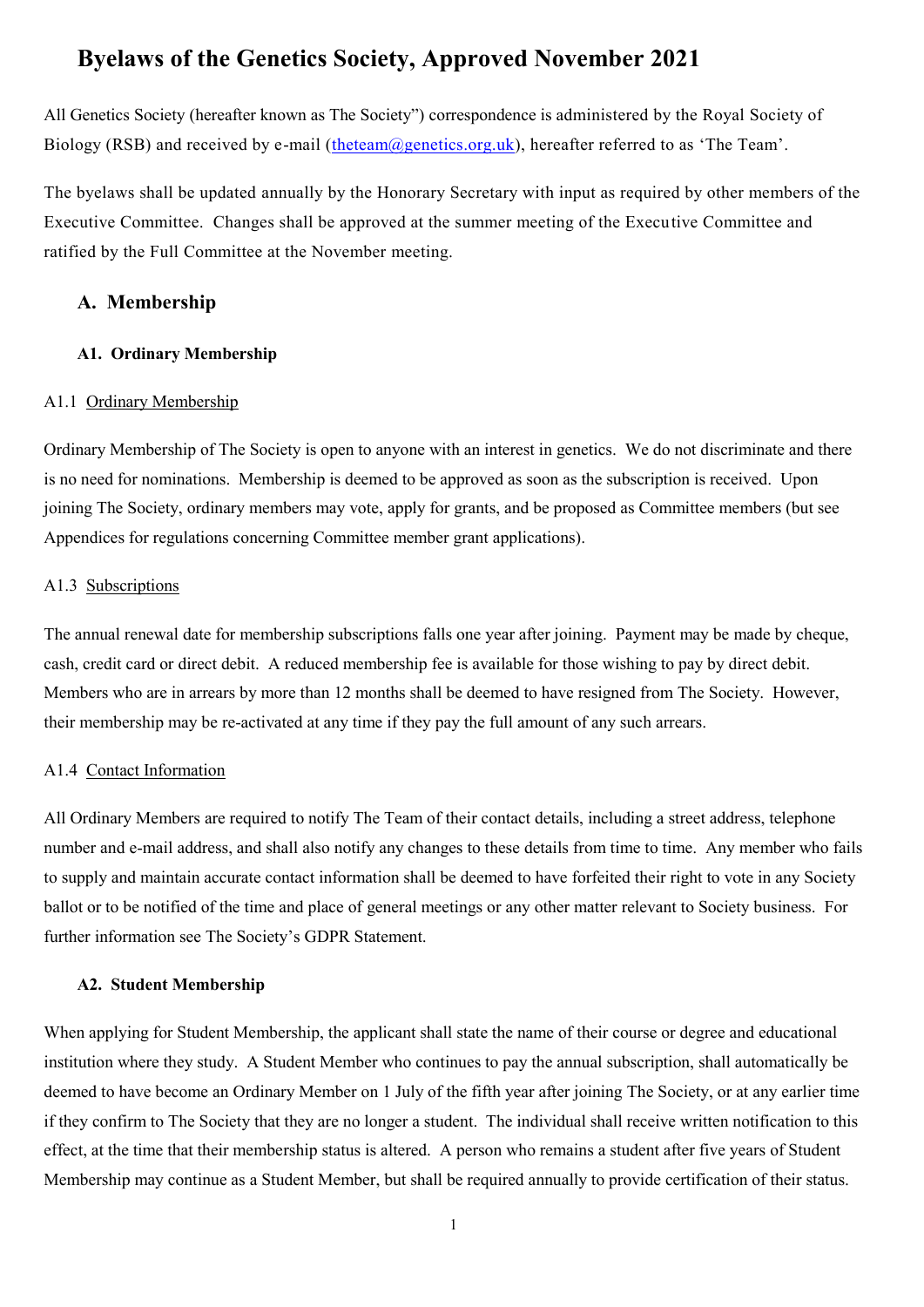In all other respects the same procedures and rules shall apply to Student Members as to Ordinary Members.

#### **A3. Life Membership**

Individuals must be current members in order to qualify for Life Membership. The names of those accepted into Life Membership shall be published on The Society's website.

## **A4. Honorary Membership**

The number of Honorary Members shall normally be no more than 12.

### **A5. Membership Subscriptions**

The amounts of the membership subscriptions levied on the various classes of members shall be fixed annually by the Committee not later than 30 April. In the absence of any such resolution, the amounts of the subscriptions levied the previous year shall remain in force. Each member shall be informed in writing of any alteration in membership subscription due, by 31 May of the year in question.

#### **A6. Corporate Membership**

Applications for Corporate Membership shall be considered on a case by case basis by the Committee.

#### **A7. Professional misconduct and disrepute**

The Society reserves the right to prevent or rescind membership where in the sole judgement of the Board of the Society, awarding or continuing membership may bring the Society into disrepute. For example, following sanction for professional misconduct.

# **B. Honorary Officers and Committee**

#### **B1. Elections**

#### B1.1 Nominations

In accordance with clauses 7, 8 and 17 of The Society's constitution, the Society membership is expected to nominate suitable individuals for election to any vacant post. The Honorary Secretary shall be responsible for identifying such persons to be proposed for nomination within one year of the position becoming vacant via the Society website, the Society newsletter, and directly emailing the membership. Self-nominations are permitted. Nominations must be notified to the Honorary Secretary in writing (e-mail) by the spring meeting of the year prior to the position becoming vacant. They must be made with the agreement of the nominee, and must carry the names and signatures of at least one Ordinary, Student or Life Member, together with their membership numbers and current contact details. Election of members to vacant posts will be via appropriate consultations with the existing Committee, including, if necessary, a ballot of its members if more than two candidates are proposed for any given post. The Committee shall normally reach a final decision on such nominations prior to the Annual General Meeting (AGM), allowing a six month handover for Website Editor, Newsletter Editor, Scientific Meetings Secretary and Postgraduate Student Representative.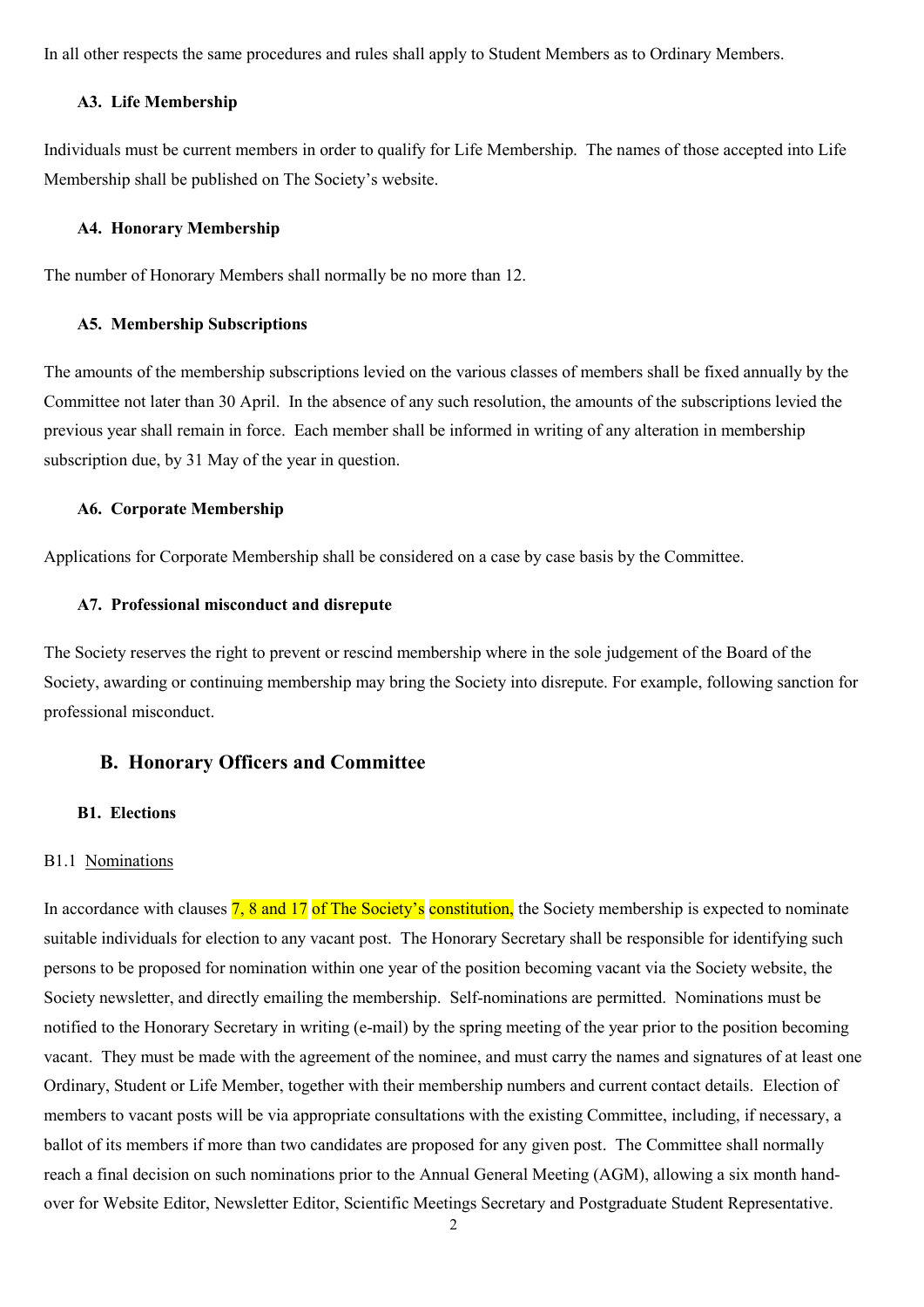The Honorary Treasurer role requires a one year shadowing role and should therefore be advertised eighteen months prior the post becoming vacant.

# B1.2 Ballots

If more than one person is nominated for a given post, The Society's constitution requires that a ballot be held to determine the result of the election. The Honorary Secretary shall conduct such a ballot before the time of the AGM, via a secure mechanism that ensures the possibility for all Committee members to take part, under conditions of strict confidentiality and fairness. The result of any such ballot shall be reported to the AGM, when all elections must be ratified, whether by ballot or by unopposed nomination. In the event that the AGM does not approve a nomination, or does not constitute a quorum authorized to do so, the Committee shall call a Special General Meeting within 60 days. If called as a result of a non-quorate AGM, the same nominee(s) shall be considered, although additional nominations can be made, and if necessary, a further ballot organized. If the AGM has voted to reject a nomination, the Committee shall propose a different nominee, and other nominations can again be made by individual members, if necessary entailing a ballot.

#### B1.3 Rotation Cycle

The four-year rotation cycle for elections of Honorary Officers shall take effect upon adoption of the 2002 constitution, but shall be deemed to have been in operation since 1999 (see Appendix 1). The continuity cycle becomes unavoidably distorted when the appointments of Honorary Officers are extended by up to 2 years, but since these distortions will cancel each other out over the long term, no action is needed to compensate for them. However, The Society's constitution (clause  $7(vi)$ ) requires that in the event of any resignation, the post in question be filled temporarily only until the time when the previous office-holder's term would have expired. Such temporary appointees may be reelected to the same post for the following full term of office, as implied by the terms of clause  $7(vi)$ . The Honorary Treasurer shall be elected one year before being due to take office, and shall serve in an observer capacity alongside the retiring Honorary Treasurer throughout the year. The Scientific Meetings Secretary should similarly be elected one year before taking office, while the Website Editor, Newsletter Editor, and Postgraduate Student Representative should be elected six months before taking office, to serve in an observer capacity; alternatively, an observer term may not be necessary if an existing member of the Executive sub-Committee is elected to the post. During an observer period they shall be invited to attend meetings of the Committee and Executive Sub-Committee as a non-voting observer, and shall be entitled to reimbursement of their travel expenses thus incurred on the same basis as serving members of the Committee. In order to ensure that the cycle of Committee appointments is maintained accurately on a continuing basis, the Honorary Secretary shall update Appendix 1 of these byelaws annually, and deposit a copy thereof with The Team.

# B1.4 Presidential Term

The four-year period of office applying to the President is deemed to include the observer year (clause 7(iii) of The Society's constitution), but the President's term of office may also be extended by up to 2 years, like that of any other Honorary Officer. The President shall normally be a Fellow of the Royal Society, or a distinguished member of a foreign Academy of Sciences of equivalent standing. The President shall normally be responsible for identifying a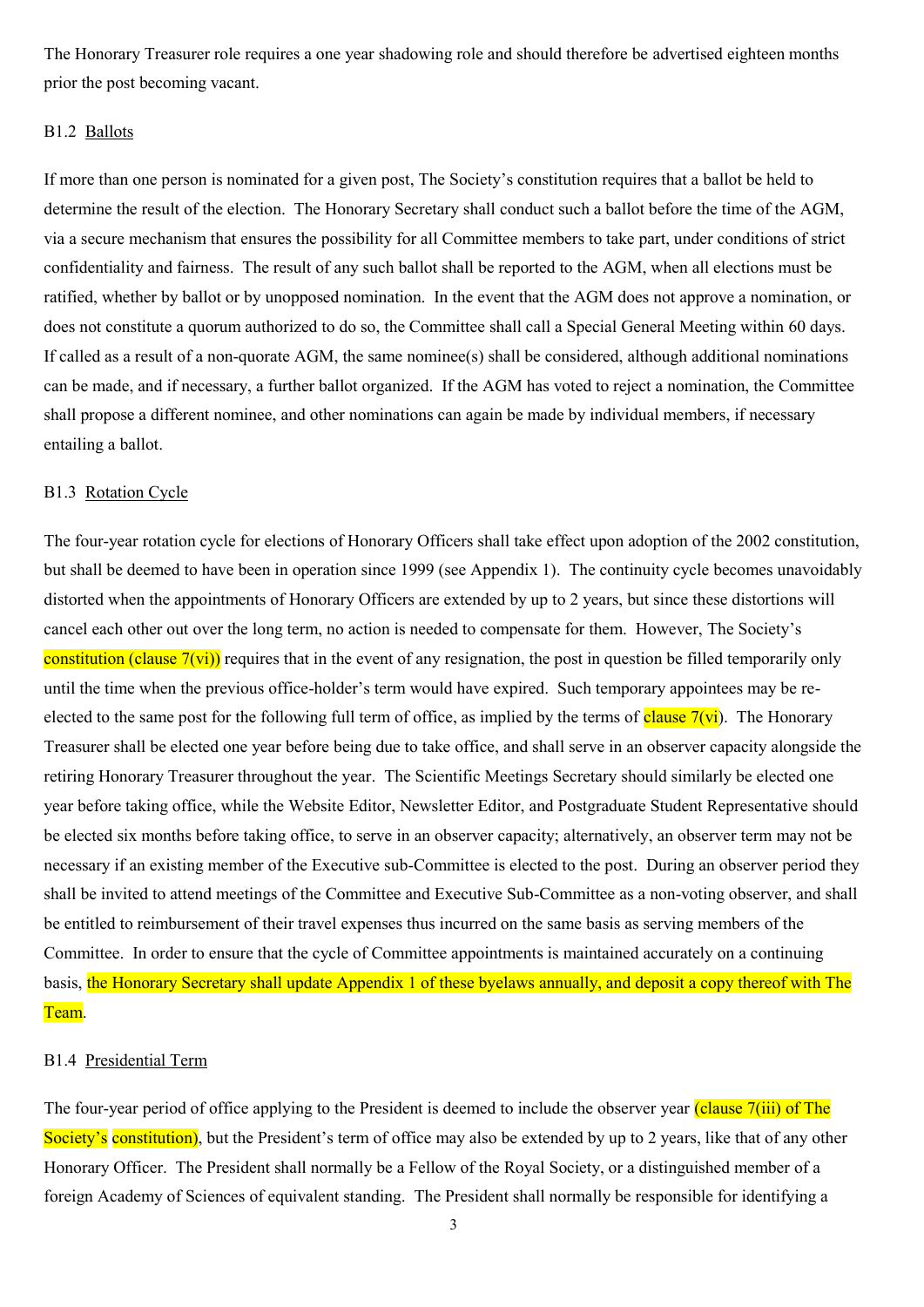suitable successor willing to be nominated by the Committee to serve in this capacity who will normally shadow the President for one year prior to their term of office commencing.

# B1.5 Period of Office

Going forwards from the 2020 AGM, all persons elected to the Committee (except for the Postgraduate Student Representative, see B1.6 below) hold office for four years from the 1<sup>st</sup> January in the year following the conclusion of the General Meeting when they are elected, as stipulated by clause  $7(i)$  of The Society's constitution, and shall be deemed to continue to serve until 31<sup>st</sup> December, four years later.

# B1.6 Postgraduate Student Representation

The Committee shall include one postgraduate student member of The Society, elected to represent all postgraduate student members. This Postgraduate Student Representative must be currently enrolled as a PhD student at the time of election. They shall serve for a period of two years after election. The Team shall maintain an up-to-date record of the names and contact details of all postgraduate student members, who can be contacted by the Postgraduate Student Representative.

To ensure smooth transition, the Team should contact members by email one year prior to the end of the period of office to ask for nominations, allowing sufficient time for the selected successor to serve a six-month shadow role before starting their full term of office.

The procedure and deadline for nominations must also be clearly advertised in The Society's Newsletter and on The Society's Website. The Postgraduate Student Representative shall be formally elected at the AGM by the same procedure as for other members of the Committee. If there is more than one nominated candidate, a ballot shall be held in accordance with **byelaw B1.2**, and **clause 17(vi)** of the constitution.

In addition to the Postgraduate Student Representative drawn from the postgraduate members of The Society, one "Executive Committee member" (as described in clause  $8(i)(a)$  of The Society's constitution) shall be designated to assist in The Society's work on behalf of its postgraduate student members.

#### B1.7 Designated Areas

The specialist subject areas defined in clause  $8(i)(b)$  of the constitution shall be interpreted at the discretion of the Committee, so as not to debar suitable nominees for election to the Committee, for example as a result of a person having interests spanning more than one subject area, or whose precise interests do not exactly match any of the specialist areas as narrowly defined. In making nominations, the Committee shall also take into account other relevant criteria, in order to ensure that the Committee remains as representative as possible of the membership and its scientific interests in genetics.

#### B1.8 Committee Members' Declaration

In accordance with **clause**  $8(iv)$  of the constitution, the Honorary Secretary shall obtain from each person newly elected to the Committee a signed declaration as specified that shall be entered into the minutes book of The Society, at the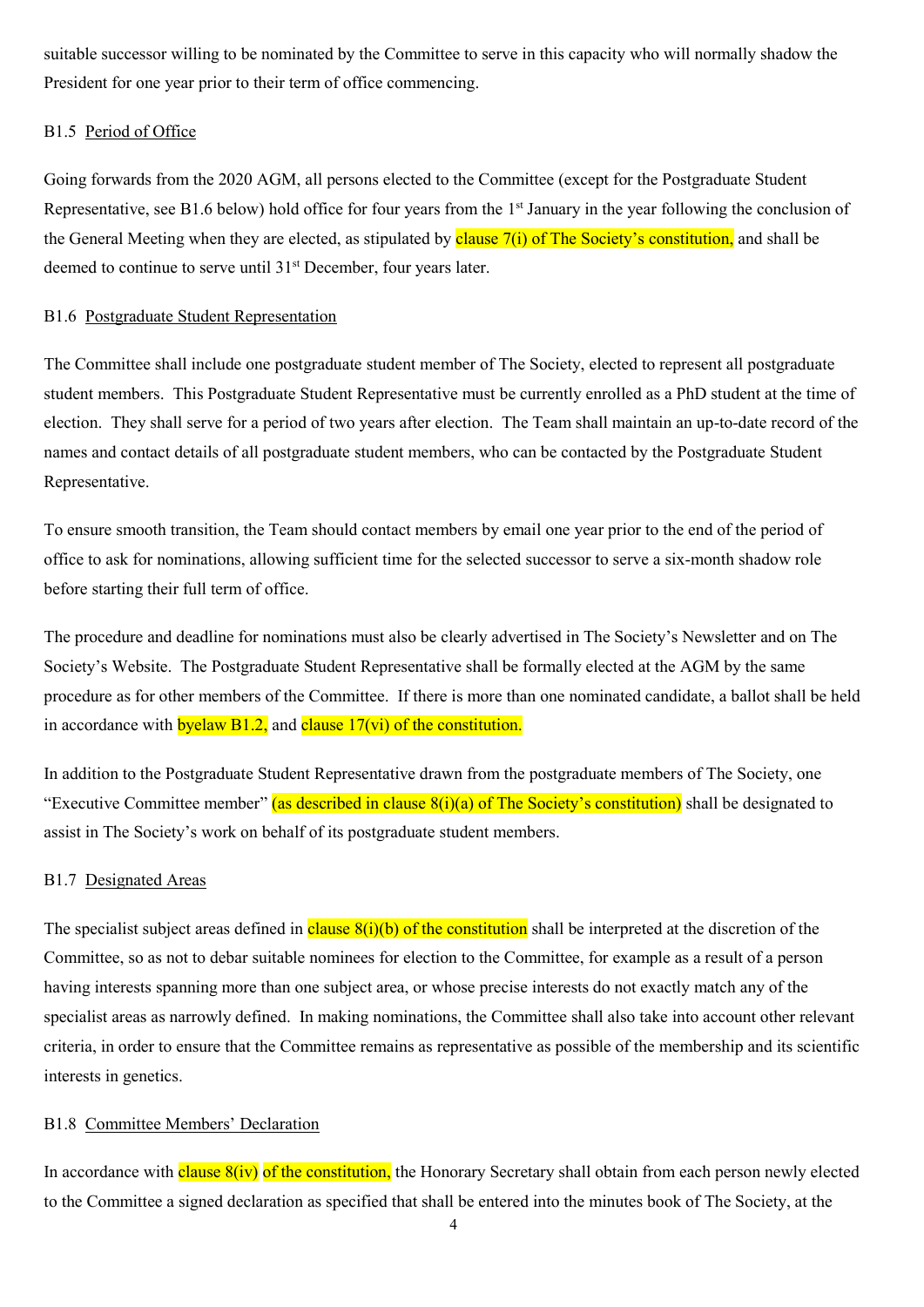earliest opportunity following election, and not later than the beginning of the first meeting of the Committee thereafter.

# B1.9 Co-opted Members

The co-option of additional members shall be at the discretion of the Committee, within the limits set out in The Society's constitution (clause  $8(y)$ ). In choosing to co-opt members, the Committee may pay regard to the representation of different nations and regions of the UK, the balance between teachers, researchers, technologists and other professional groups in genetics, the representation of minority subject areas within genetics, liaison with other learned Societies, and any specific tasks the Committee wishes to undertake that its elected members are not best qualified to do.

#### **B2. Executive Sub-Committee**

The Committee shall appoint an Executive Sub-Committee to progress its business between meetings of the full Committee. The membership of the Executive Sub-Committee shall normally comprise the President, Vice-Presidents, Honorary Secretary, Honorary Treasurer, Meetings Secretary, Website Editor, Newsletter Editor, Post-graduate Representative plus any other member of the Committee that the Executive Sub-Committee wishes to co-opt from time to time, or to invite to its meetings. All decisions of the Executive Sub-Committee must be ratified by the following full Committee meeting before they take effect, although where time is of the essence, the Executive Sub-Committee is empowered to make and implement decisions on an interim basis.

#### **B3.** *Ex officio* **Committee Members**

The staff of The Society's Office (currently the RSB), service providers and contractors hired from time to time by The Society, and editors of The Society's journals may not hold office, vote, or be elected to the Committee. If before taking office they are already members of the Committee, they are automatically deemed to have resigned therefrom upon taking office. The Managing Editor(s) of *Heredity*, (or any person appointed by them as a deputy in the matter), and any relevant Sub-Committee *ex officio*, service provider or contractor shall be invited to attend meetings of the Committee and shall receive copies of the minutes of the Committee and of any Sub-Committee. They shall also report to the Committee on their activities on behalf of The Society.

#### **B4. Committee Business**

#### B4.1 Minutes

The minutes of the Committee and of any of its sub-Committees shall be maintained by the Honorary Secretary in an electronic format with assistance from The Team, in an electronic format. The minutes of any meeting shall be read and approved at the next meeting of the full Committee, incorporating any corrections agreed by those present. Each set of minutes shall be signed and dated by the chairman of the full Committee meeting when they are approved. Draft minutes shall be circulated to all members of the Committee at least seven days in advance of the meeting when they are to be approved. Such circulation may be by e-mail.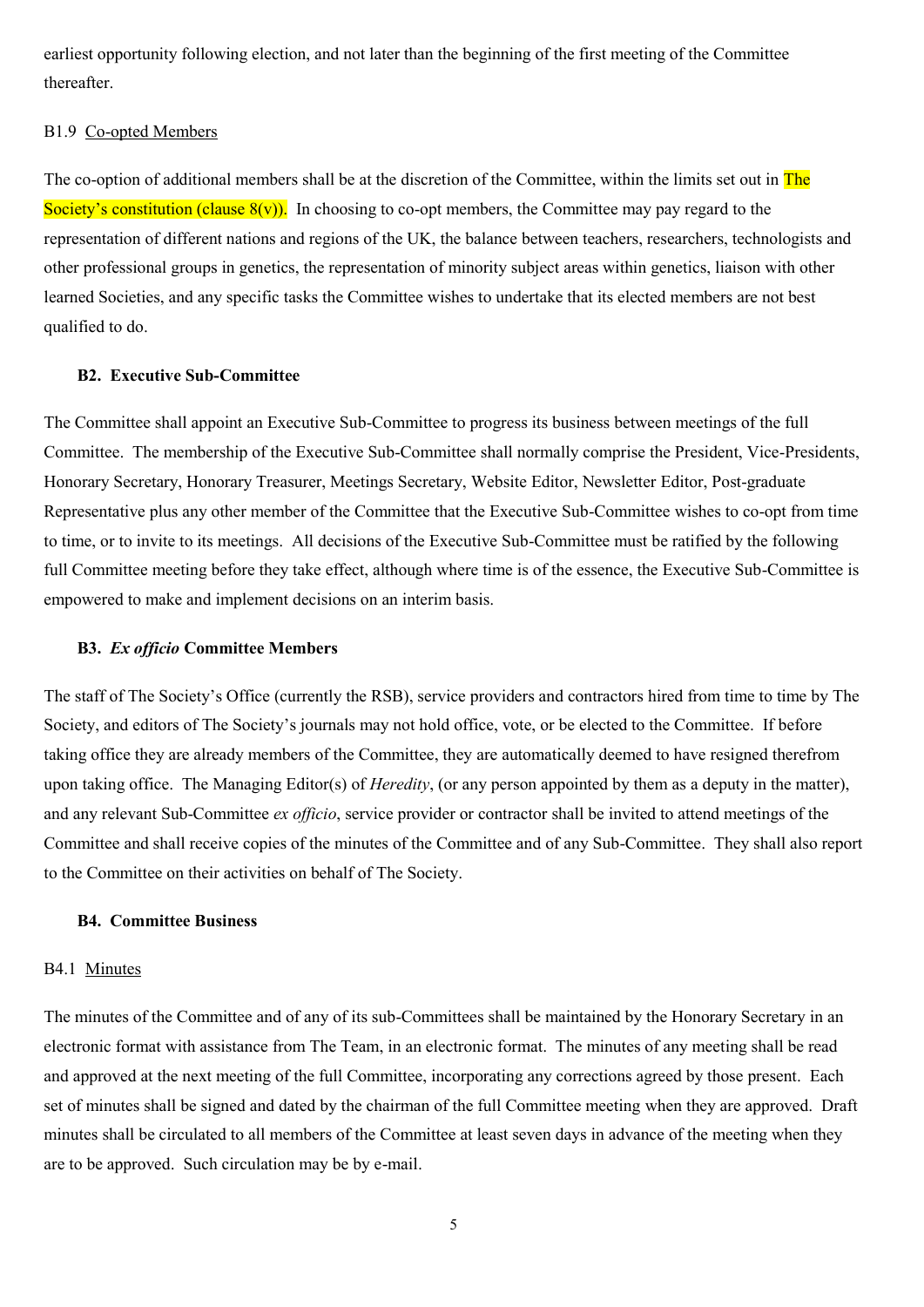## B4.2 Agendas and Periodic Reports by Honorary Officers

Committee members shall advise the Honorary Secretary and Society's Office by e-mail of any matters they wish to be placed on the agenda of the next meeting of the Committee or Executive Sub-Committee at least 14 days in advance. Such requests shall be accompanied by all written material that is necessary for the Committee to reach a decision. Honorary Officers and The Team shall submit written reports of their activities in the preceding period (i.e. since the most recent meeting of the Committee or Executive Sub-Committee) for consideration by each meeting of the Committee and Executive Sub-Committee that shall normally be sent electronically to the Honorary Secretary at least 14 days in advance. The Honorary Secretary or staff of The Team shall circulate the agenda and any accompanying papers and reports electronically at least 7 days in advance of each meeting of the Committee and Executive Sub-Committee.

# B4.3 Committee Procedure

The agenda and accompanying papers will be assumed to have been read by all. Items for information only, including the reports of the Honorary Officers and Society's Office, will not be discussed in detail, unless members of the Committee wish to raise points arising from these reports. The Honorary Secretary shall organize the agenda so that items requiring an urgent decision are taken first, followed by those where only a general or preliminary discussion is appropriate. Any items of business submitted after the agenda deadline shall normally be remitted to the following meeting.

# B4.4 Committee Business Outside of Scheduled Meetings

In the periods between Committee meetings, whenever decisions need to be taken or opinions of the members of the Executive Committee are sought, the Honorary Officers and other members of the Executive Committee shall solicit or communicate their views to each other by e-mail. When soliciting the views of other Committee members in this manner, Honorary Officers shall specify a clear deadline for responses. On any matter where time is of the essence, and it is agreed that a vote needs to be taken, it shall normally be conducted by the Honorary Secretary or The Team by e-mail or, in exceptional circumstances and if requested by two or more members of the Executive Committee, by postal ballot. Any such decision shall only stand if it is subsequently ratified by the next meeting of the Full Committee.

# B4.5 Conflicts of Interest

All members of the Committee shall declare any conflict of interest pertaining to matters under discussion and shall refrain from voting on any such matters. They shall also absent themselves for the duration of any discussion of such matters, if it is felt by the Chairman, the majority of those present, or the person themselves that their presence might inhibit a free and open discussion of the relevant issues.

# B4.6 Complaints

Complaints made against The Society, Committee Members of The Society, or any affiliates of The Society will be managed by the Honorary Secretary of The Society. In the case that a complaint could be reasonably considered a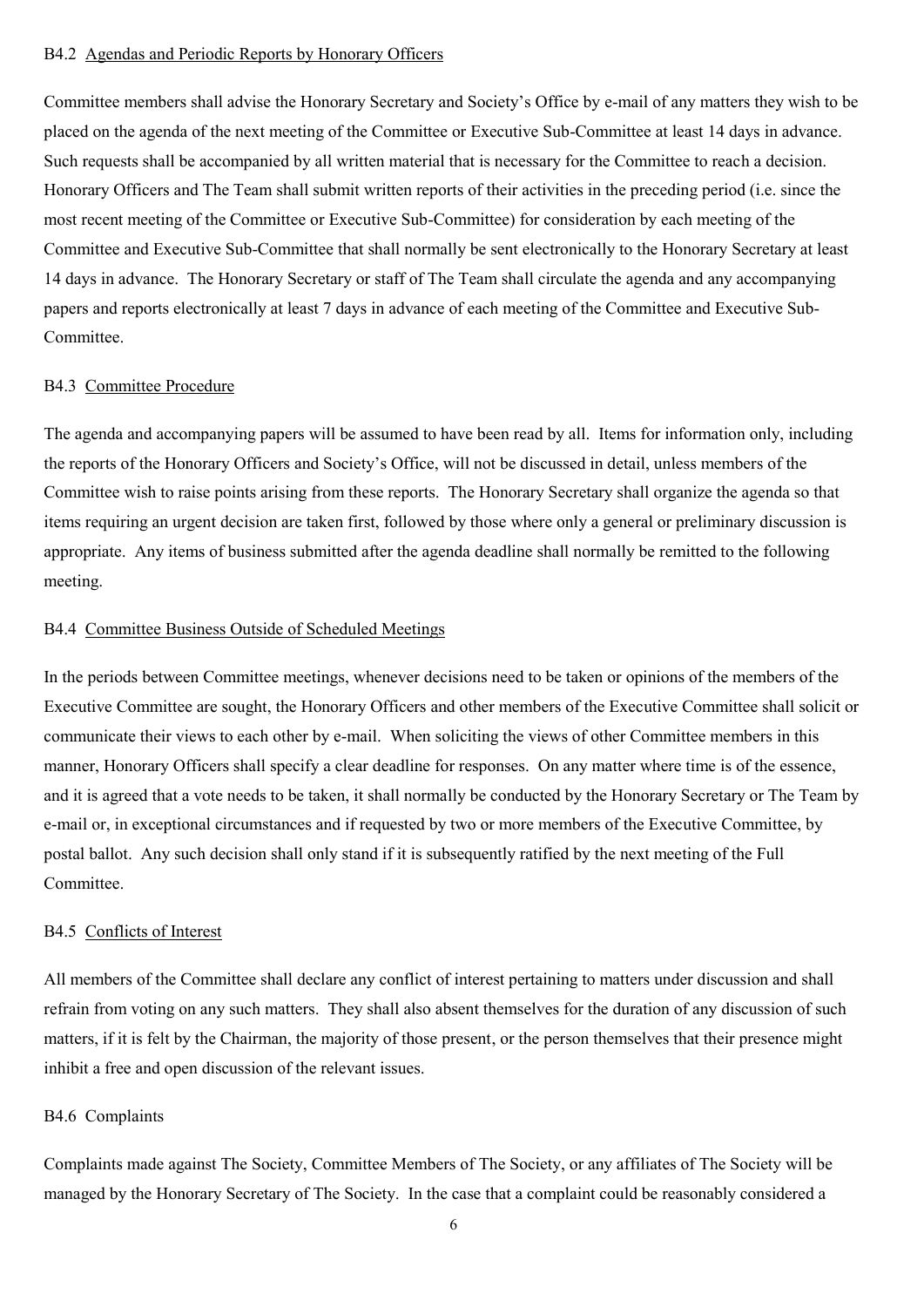conflict of interest for the Honorary Secretary, then another Committee member will be appointed by the President of The Society to manage the complaint.

# **B5. Duties and Privileges of Honorary Officers and Committee members**

# B5.1 Expenses

Whilst respecting clauses 5 and 10 of The Society's constitution, Committee members and those persons invited to attend meetings of the Committee shall be entitled to claim reasonable out-of-pocket expenses in connection with their travel, accommodation and subsistence to meetings of the Committee, any Sub-Committee that they are appointed or invited to, The Society's scientific meetings, The Society's Medal lectures, and any other Society business. Travel arrangements are expected to allow Committee members to maximise use of their time and minimise carbon footprint. The following guidelines (based on Committee approved guidelines, November 2021) apply, although final decisions are at the discretion of the Honorary Treasurer or in contested cases a vote by the full Committee.

(1) First class and business class air fares will only be reimbursed to the level of the corresponding economy class fares, and at the discretion of the Hon. Treasurer.

(2) Sleeper trains are permitted for overnight travel, especially if this reduces the carbon footprint and negates the necessity for hotel accommodation

(3) Short term lets may be used for accommodation on Society business where it is economic to do so.

(4) Economy rail travel is encouraged but first class may be used where there is appropriate justification. For example, first class rail fares can be purchased to maximise efficient use of journey time (i.e. the Committee member plans to work for the entire journey), and/or if the Committee member has a disability, impairment or health related reason.

(5) Special travel arrangements can be made in the case of health or disability requirements through prior agreement for exceptional expenditure should be sought.

(6) Hotel accommodation rates should not normally exceed the typical for a 4\* or equivalent hotel for the approximate required location and date. Accommodation claimed for should not exceed the number of days of the meeting/event plus two.

(7) Expense claims should be made within three months of the costs being incurred or the event taking place, whichever the later.

(8) While on Genetics Society approved business, subsistence may be claimed in addition to travel, meeting registration and accommodation where the travel/meeting/accommodation does not provide required drinks or food. Itemised receipts for such purchases should be included and should not normally exceed £30 per day or pro rata fraction thereof.

(9) The following table should be used to guide maximum normal expenditure. The GBP values shown

7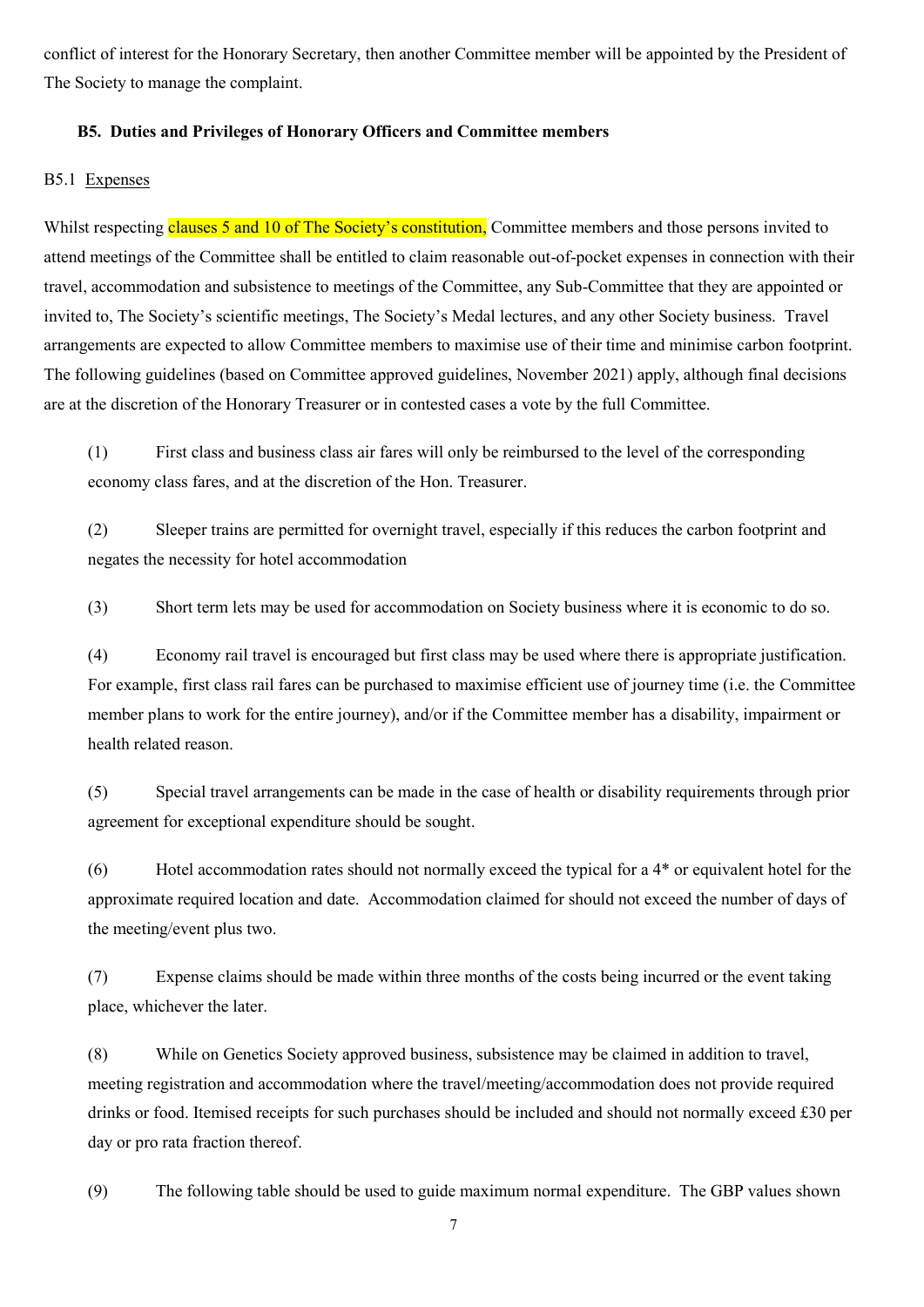were set in May 2020 and should be adjusted by the Retail Prices Index annually in May. Any travel expenditure beyond these limits should be approved by the Honorary Treasurer, if possible, before the costs are incurred:

| <b>Distance guidelines</b> | <b>Example return trips</b>             | <b>Maximum expenditure (GBP)</b> |  |
|----------------------------|-----------------------------------------|----------------------------------|--|
| (point to point miles)     |                                         |                                  |  |
| $0 - 800$                  | Within UK                               | 600                              |  |
| 800-2,000                  | Continental Europe $\leftrightarrow$ UK | 600                              |  |
| 2,000-4,500                | East coast US $\leftrightarrow$ UK      | 1,590                            |  |
| 4,500-5,500                | West coast $US \leftrightarrow UK$      | 2,385                            |  |
| >5,500                     | Japan $\leftrightarrow$ UK              | 3,180                            |  |

### B5.2 Charitable Obligations

All members of the Committee, including co-opted members, shall be deemed to be Charity Trustees of The Society and shall fulfil the obligations of such office in law, and as specified in The Society's constitution. The Society shall provide appropriate insurance for its Trustees, to cover their personal liability.

## B5.3 Other Duties

All Honorary Officers (and, when appropriate, other Committee members) will assist each other in carrying out their duties by maintaining good communication and consultation with each other and with The Team. In addition to those matters stipulated elsewhere in these byelaws, Honorary Officers and Committee members shall attend to the following duties:

#### (i) President

The President is the public face and voice of The Society and shall make or be consulted on all public statements concerning The Society's views on any matter that it is competent to express an opinion. They shall write the formal letter of invitation to Mendel Lecturers nominated by the Committee. The President normally introduces the Mendel, Genetics Society Medal, Mary Lyon Medal and Balfour Lecturers at the meeting the lecture will be delivered and presents the awards.

#### (ii) Vice-President for Corporate Affairs

The Vice-President for Corporate Affairs is responsible for the strategic development of The Society, including financial strategy and planning, corporate image (including podcasts and freelance contracts and communications with the podcast provider), communications and publicity, assisted by The Team. They shall oversee The Society's wholly or partly owned academic journals, and make recommendations to the Committee on any matter relevant to their protection and development. The Vice-President for Corporate Affairs shall normally represent The Society on the board of management of the academic journals that it owns or part-owns, but may nominate other competent persons, such as the Vice-President for External Relations or Honorary Treasurer, to deputise for them or to co-represent The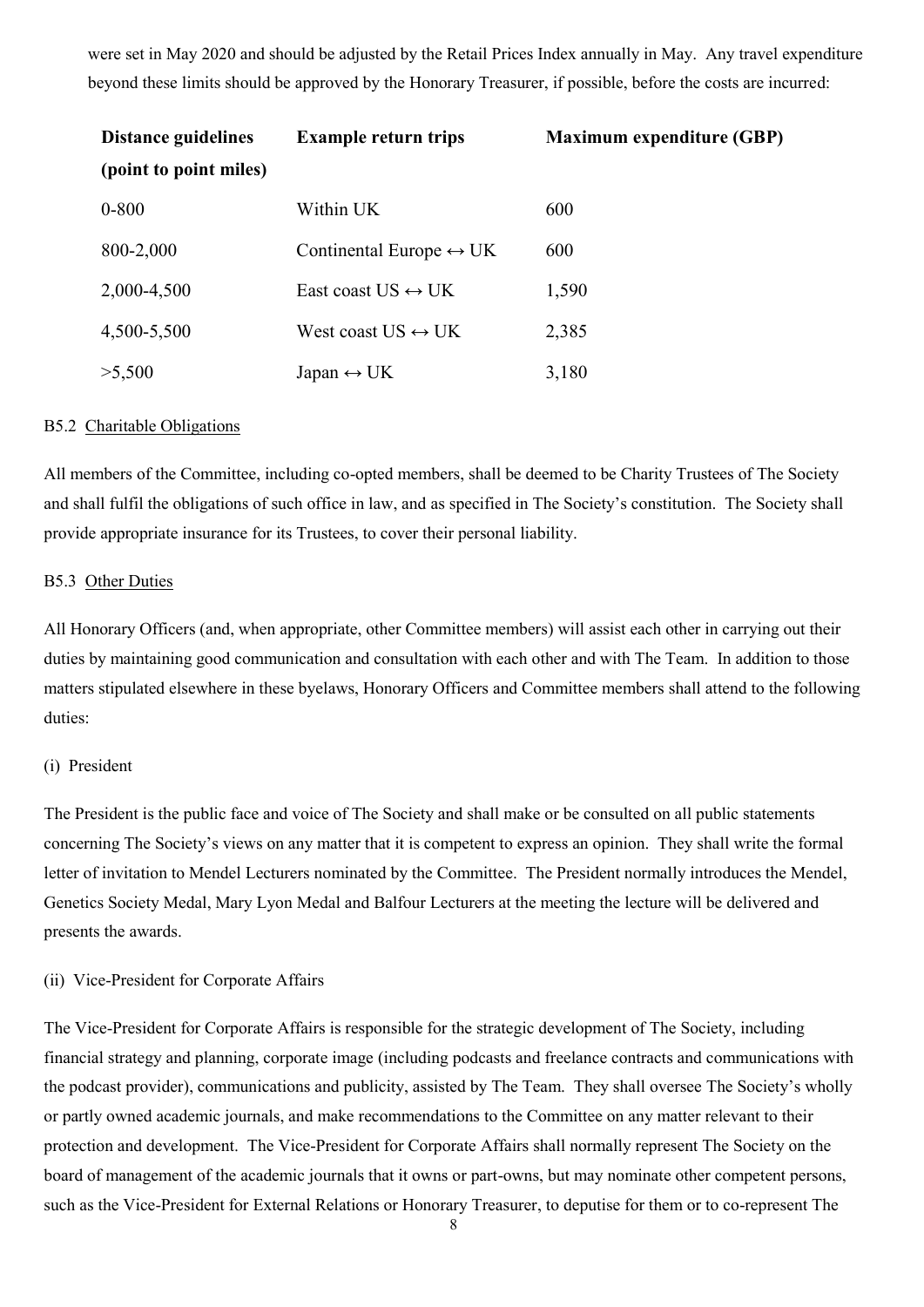Society, as needed. Whenever the Vice-President is debarred from representing The Society in any external body, for reasons of conflict of interest, the Committee shall nominate another representative to act temporarily in this capacity.

# (iii) Vice-President for External Relations

The Vice-President for External Relations represents The Society on the governing or consultative councils of all external bodies it is affiliated to, in particular the Biosciences Federation. They shall liaise with other societies, organisations, and government agencies and, via consultation with the Committee, present the views of The Society. The Vice-President for External Relations shall also assist in The Society's work on behalf of its postgraduate student members. Whenever the Vice-President is debarred from representing The Society in any external body, for reasons of conflict of interest, the Committee shall nominate another representative to act temporarily in this capacity.

#### (iv) Vice-President for Public Understanding of Genetics

This Vice-president is responsible for developing and sustaining a programme public engagement with genetics. This may take the form of talks at public meetings, or digital resources. It is likely that a major part of The Society's efforts in the area of public engagement will involve collaboration with other organisations or freelance practitioners. The Vice-President shall therefore represent The Society in any forum connected with public engagement matters. Whenever the Vice-President is debarred from representing The Society in any such body, for reasons of conflict of interest, the Committee shall nominate another representative to act temporarily in this capacity.

#### (v) Honorary Secretary

The Honorary Secretary shall ensure the continuity of The Society's business. With the assistance of The Team, they are responsible for convening the AGM, preparing the agendas and taking the minutes of the AGM and The Society's Committee and Executive Sub-Committee meetings, and arranging the venue and timing for these meetings. The Honorary Secretary is responsible for ensuring that all Committee vacancies are filled, that nominations are made, and elections held for The Society's honours, and for the fairness and confidentiality of all elections and ballots. They shall communicate the results of any election to all those who have been nominated, and shall pass to The Team the names and contact details of all those duly elected. They shall inform persons elected to any of The Society's awards or to the Committee about their election and about the associated duties and privileges, including (for Committee members) clear instruction on the responsibilities of charity Trustees. They shall maintain an accurate copy of The Society's constitution and of these byelaws, shall propose to the Committee any necessary changes to these documents required to keep them up-to-date, and shall ensure that an up-to-date copy of both documents is regularly supplied to The Team for posting on The Society's website. They shall be responsible for submitting any proposed alterations to The Society's constitution, as voted by the AGM, to the Charity Commission, and the Office of the Scottish Charity Regulator for approval, and shall conduct any necessary correspondence with the Charity Commission and the Office of the Scottish Charity Regulator to arrive at a wording that is acceptable to them and fulfils as far as possible the intent of changes voted by the AGM. They shall submit to the subsequent AGM any such revision required by the Charity Commission and/or the Office of the Scottish Charity Regulator. In accordance with clause 17(ii) of The Society's constitution, the Honorary Secretary will publicise, via an e-mail to all members, and if possible, via the preceding issue of the Newsletter, nominations and other motions to be voted on at the AGM. With the assistance of The Team,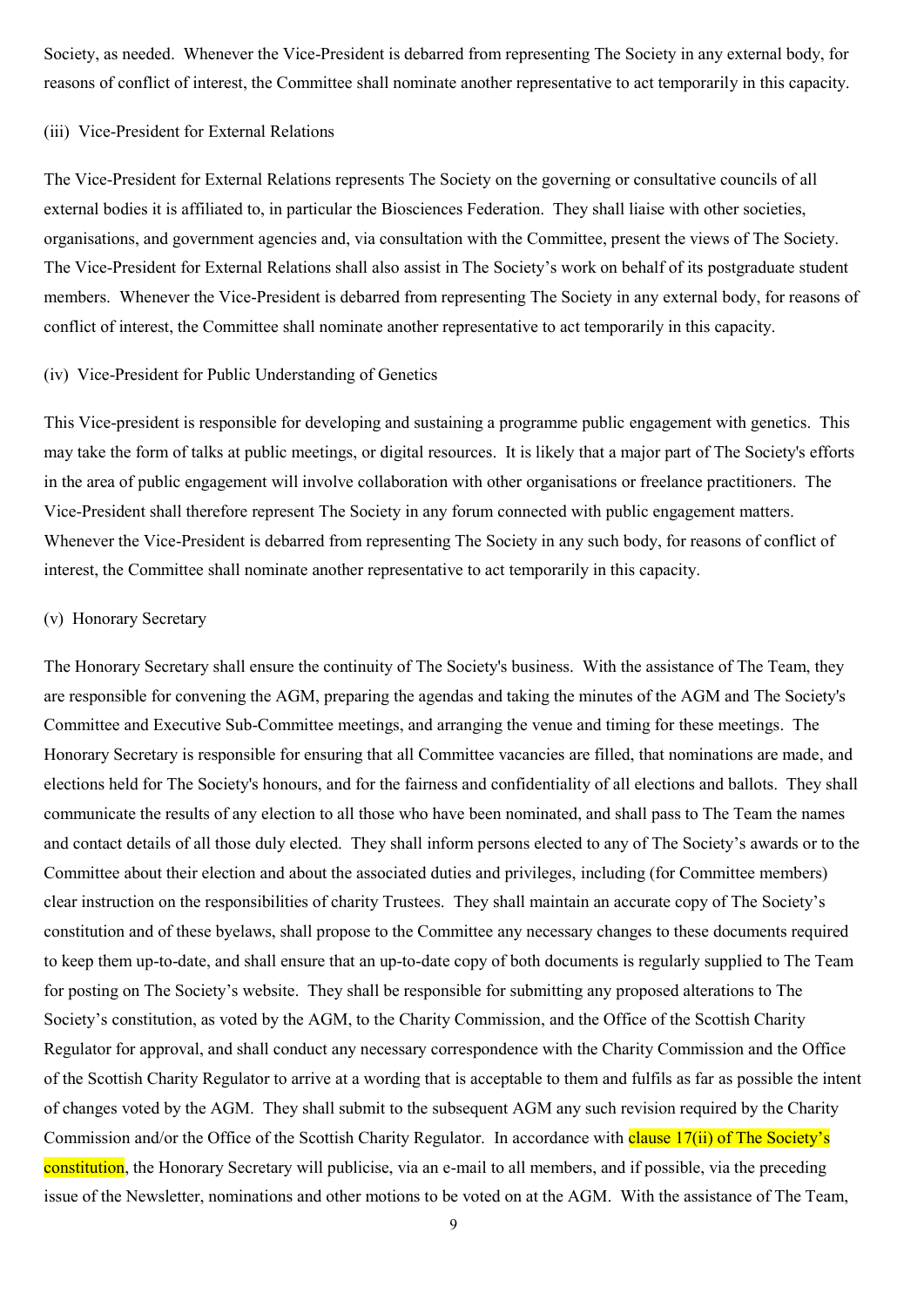they will set up an electronic ballot, with a closing date no less than two weeks before the AGM. To ensure security of the vote, each vote will receive an electronic auto response in acknowledgement, asking for any anomalies to be reported without delay. They shall draw to the attention of the Committee any violations of The Society's constitution or of these byelaws, and shall recommend any appropriate action in rectification. The Honorary Secretary shall handle the external correspondence of The Society, or re-direct it to the competent Honorary Officer or Committee member or employee. They shall oversee the appointment of Ambassadors (see section I.) and in cooperation with The Team shall endeavour to ensure that they remain active agents of communication between the membership and the Committee. With the assistance of The Team, they shall monitor status and trends in Society recruitment and membership, and report to the Committee. They shall proof read the newsletter prior to print deadline and edit if necessary.

#### (vi) Honorary Treasurer

The Honorary Treasurer is responsible for the day-to-day finances of The Society, and the management of The Society's assets and investments. The Honorary Treasurer is also responsible for presenting a financial report and budget at each Executive and full Committee meeting, and at the Annual General Meeting, and for ensuring the external audit of The Society's accounts. They shall oversee any grant system set up by the Committee in support of its activities (such as Junior Scientist, Heredity Fieldwork and Training grants, and summer studentships as defined in the Appendices) and, where so directed or authorized by the Committee, make decisions concerning the disbursement of such funds. The Honorary Treasurer shall also be required to authorize any expenditures undertaken on behalf of The Society by a Committee member, service provider or contractor, and shall be empowered to exercise due discretion in all such matters: their decision shall be final, unless over-ruled by a subsequent vote taken by the full Committee. The Honorary Treasurer shall work with The Team to ensure The Society's fulfilment of its obligations in the keeping of accounts (clause 14 of The Society's constitution), and shall ensure the annual return and annual report for transmission to the Charity Commission (clauses 15 and 16 of The Society's constitution) and the Office of the Scottish Charity Regulator. The Honorary Treasurer shall sign these documents on behalf of all of the Trustees, having secured their approval. The Honorary Treasurer may delegate partial budgetary responsibility to other Committee members for specific purposes, such as meeting organising, where they may authorise payments up to £5,000. All payments over £5,000 must be approved by the Honorary Treasurer.

#### (vii) Newsletter Editor

The Newsletter Editor shall be responsible for obtaining and editing material for the Newsletter that will be produced at regular intervals. The Newsletter will be published on The Society's website and also as a printed edition. It shall constitute the official record of The Society's scientific meetings, as well as presenting views and information on matters of concern to geneticists. The Newsletter Editor shall ensure that the Newsletter promotes The Society's activities and disseminates timely information about them, as well as providing a forum for the membership to express its opinions. The Newsletter Editor shall liaise with The Team, service providers and contractors of The Society to ensure timely copy, production, printing and distribution of the newsletter.

#### (viii) Scientific Meetings Secretary

The Scientific Meetings Secretary is responsible for overall organisation and scientific content of The Society's main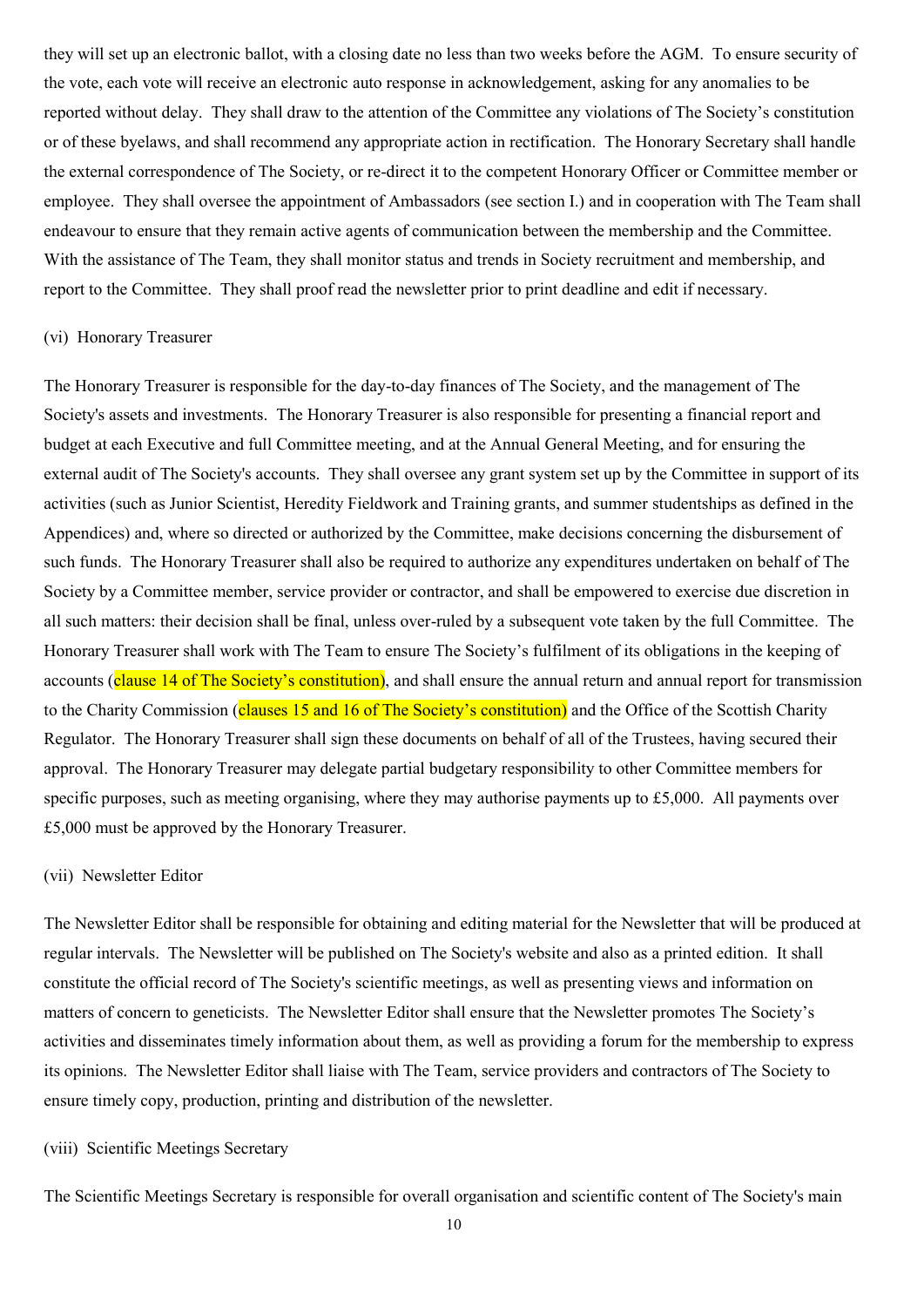scientific meetings, as directed by the Committee. These may include, but are not limited to, a meeting in November, a spring meeting and, from time to time, additional one day meetings. Meetings may be organised solely by The Society or may be jointly organised with another recognised scientific society or as adjunct meetings to other major international meetings. For Genetics Society meetings, the Scientific Meetings Secretary shall liaise with the Committee to appoint two or more meeting Scientific Organisers. For joint meetings, the Scientific Meetings Secretary shall liaise with the organizers of these meetings, or of specific scientific sessions therein, to ensure overall balance and quality of the meetings. In addition, the Scientific Meetings Secretary shall liaise with the Committee to appoint one or more Genetics Society Scientific Organisers to the Scientific Organising Committee of joint or adjunct meetings. Genetics Society Scientific Organisers will be members of The Society, but need not be Committee members themselves. Topics for, and location of, the main meetings will normally be decided by the Committee at least two years in advance. The Scientific Meetings Secretary shall ensure that suitable proposals for these meetings and persons to be appointed as their organizers are put before the Committee. The Scientific Meetings Secretary shall liaise with Scientific Organisers to put before the Committee draft speaker lists for their comment and approval. The Scientific Meetings Secretary shall also liaise with The Team regarding administrative organisation of the meeting as outlined in **Section C2.3**.

The Scientific Meetings Secretary will also encourage other groups with interests in genetics to hold scientific meetings under the aegis of The Society and shall maintain oversight of all meeting subject area and dates. These may be, for example, one day meetings organised by individuals, a series of meetings funded by *ad hoc* groups representing a specific area of genetics ('Sectional Interest Group' (SIG)), or a meeting arranged by a separate charitable or commercial organisation. The Committee shall enact regulations, from time to time, concerning the organization of such meetings, here attached as an Appendix (7). The Scientific Meetings Secretary shall process applications for financial support for such meetings, and shall organise Committee assessment of proposals. Publicity for such meetings may be provided by the Newsletter Editor and on the Genetics Society website. It will be normal for members of The Society to enjoy reduced registration fees for all such meetings and The Society shall actively attempt to recruit members attending them.

#### (ix) Website Editor

The Website Editor is responsible for all content on The Society's website. This includes but is not exclusive to: updating the Committee Member and Ambassador lists; advertising upcoming Committee member and Ambassador vacancies; changes to grants pages including revised regulations, eligibility criteria and application dates; posting events (both internal and external); creating new annual award pages and updating existing; adding paperwork that can be downloaded including newsletters, Society's byelaws and constitution; publishing news items; updating podcast posts with new episodes; adding event galleries; updating photographs and images. The Website Editor will liaise with the website service provider (Currently Collaborate) to ensure content is properly displayed and major changes (as agreed with the Committee) are implemented. They will also liaise a contract for website maintenance with the website service provider with input from the Vice President for External Relations.

#### (x) Policy Officer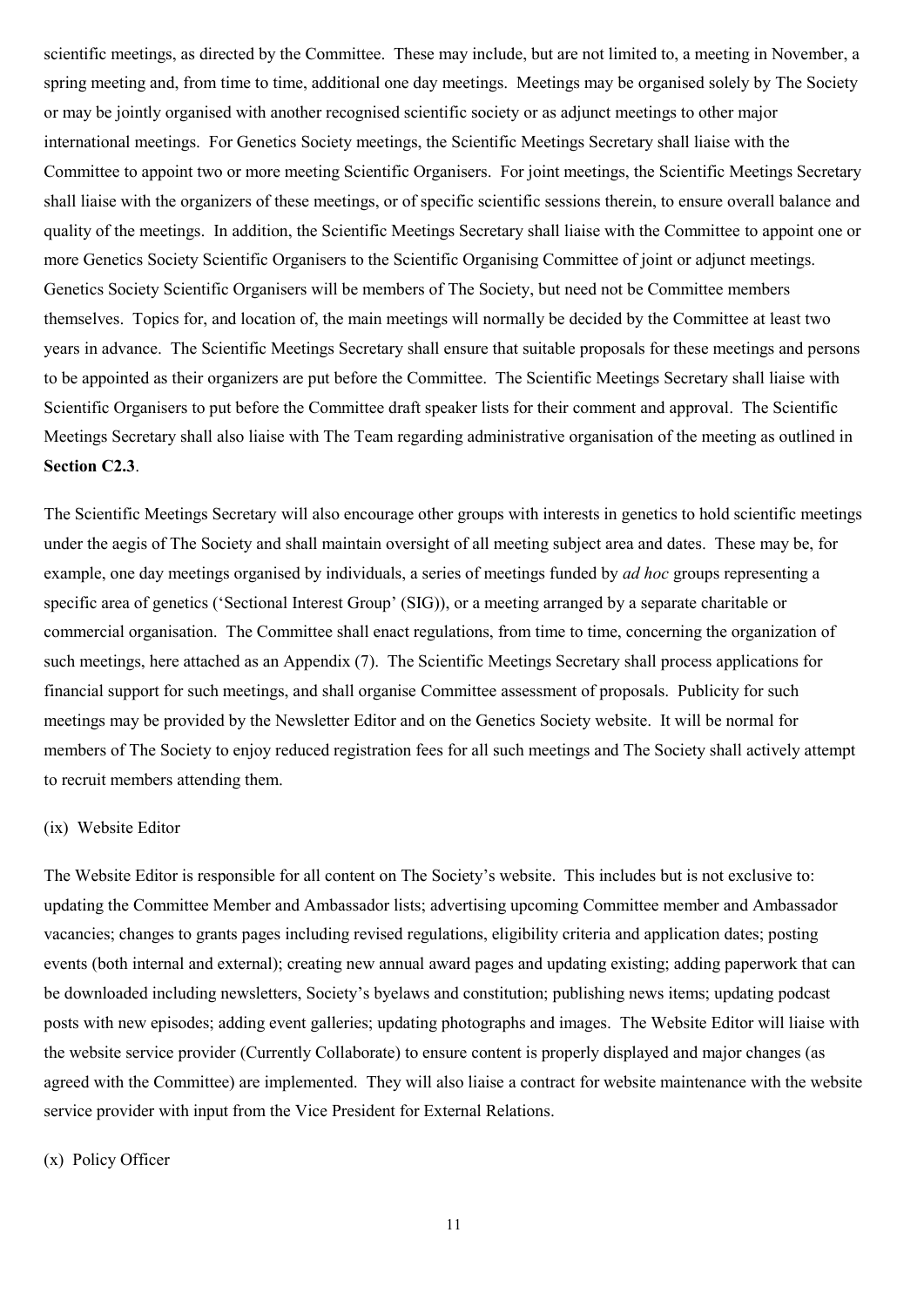The role of the Policy Officer is to:

- Respond to requests for media statements in a factual and unbiased manner, or identify experts from the membership who have given their consent to have their expertise sought to the Genetics Society to respond to media statements;
- Attend meetings external to the Genetics Society to do the same e.g. Parliamentary links day and other events associated with the RSB or other scientific body;
- Work with The Team to develop and maintain an electronic list of Committee and Society members in defined strategic areas across genetics that may be called upon for specialist advice when required. Individuals will be required to provide their consent to be called upon for advice on becoming a member of the Genetics Society;
- Liaise with the RSB and the Genetics Society membership and Committees around topical issues related to genetics and public policy;
- Filter and distribute RSB policy documents of relevance to the Genetics Society for consideration and response e.g. around publishing open access and similar.

#### (xi) Ordinary Committee Members

Every member of the Committee shall represent that part of the wider genetics community that they belong to. Those elected nominally to represent a designated area of genetics shall endeavour to ensure that the views and interests of those in that area are brought to the attention of the Committee. They should try to ascertain those views through The Society's Ambassadors, through relevant *ad hoc* groups or any other suitable mechanism. At the request of the Scientific Meetings Secretary they shall be prepared to organize scientific meetings or sessions therein, covering their specialist interests. At the request of the Newsletter Editor they should be prepared to supply written commentaries on meetings, published papers, scientific issues and other matters relevant to their interests, for publication in the Newsletter. They shall endeavour to support The Society's scientific meetings by attending wherever possible and by encouraging others to do so. They shall promote membership of The Society, and advise the Honorary Secretary and other Honorary Officers on suitable persons to be appointed as Ambassadors. They shall endeavour to identify suitable candidates for The Society's named lectures, and for future election to the Committee, and shall express their views on those nominated by others. When requested to do so by other Committee members or Honorary Officers, they should supply timely responses on matters where consultation with the full Committee or with a subset of its members is appropriate. They shall assist the Policy Officer in maintaining the database of expertise and to identify suitable persons who can provide informed public comment on relevant issues.

# **C. The Team**

If The Society's administrators are incapacitated for any reason, the duties and interactions of The Team specified elsewhere in these byelaws shall be delegated and carried out as directed by a group comprising the President, the Honorary Secretary, the Honorary Treasurer and the Vice-President for Corporate Affairs. In these circumstances, the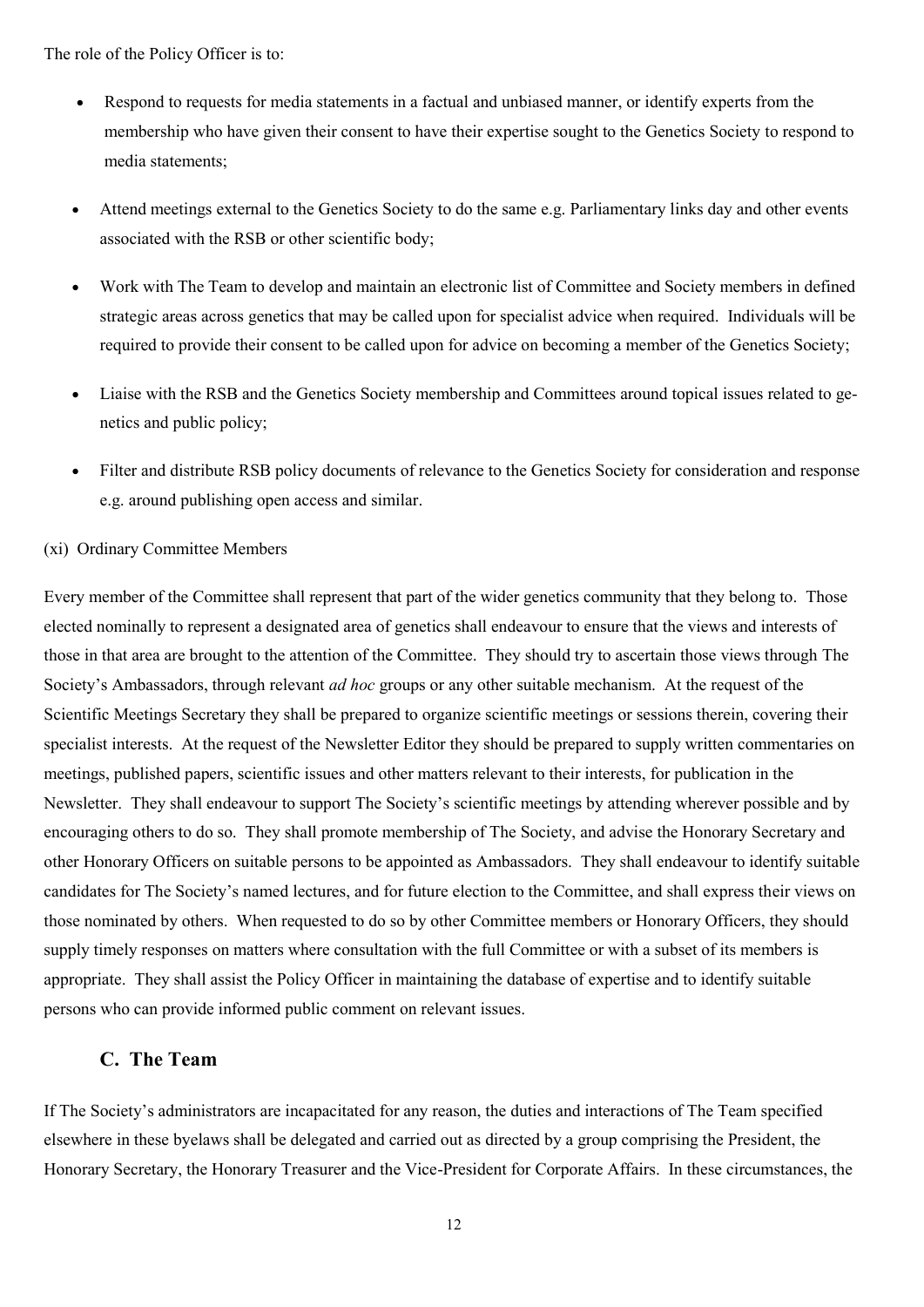Honorary Secretary shall bear overall responsibility for ensuring that all necessary functions of The Society's administration are performed satisfactorily.

# **C1. Employment**

In accordance with its powers under clause  $4(xiv)$  of The Society's constitution, the Committee shall engage assistance with administration of The Society's business. This shall include responsibility for ensuring the effective provision of administration, finance, quality and legal functions, charity resources, events management and provision of support for all remits of the Officers of The Society. The Vice-President for Corporate Affairs will coordinate the activities of The Team.

### **C2. Responsibilities**

# C2.1 Reports, Notifications and Communications

The Team is ultimately responsible for the production of The Society's Newsletter (in cooperation with the Newsletter Editor and printers), assisting with updating The Society's website, the maintenance of an accurate membership database, the timely collection of subscriptions, and the compilation and sending of all notifications, reports, subscriptions, or payments required to be sent to members, Committee members, Ambassadors, service providers and contractors of The Society, external bodies that The Society is affiliated or has such legal or contractual obligations to, or contractors engaged on behalf of The Society.

The Team shall prepare a list of membership applications for approval at the AGM. The Team shall cooperate with the Honorary Secretary and Website Editor to arrange for the timely posting of formal communications, such as AGM minutes, on The Society's website, and to communicate with the Website Editor to ensure that all information available via the website is up to date. The Team shall establish and maintain contacts with The Society's Ambassadors, distributing information packs including role description and other resources, and shall advise the Honorary Secretary on the activities and appointment thereof. The Team shall direct all incoming correspondence to the competent Honorary Officer, or deal with it themselves if competent to do so.

The Team shall arrange venues for the AGM, and the meetings of the Committee and its Executive Sub-Committee. A representative from The Team shall attend all such meetings in person.

The Team shall arrange all accommodation for Committee members attending Committee, Sub-Committee, and Scientific Meetings, and any other event that Committee members are taking part in, e.g. Public Engagement, Society Award Lectures.

# C2.2 Finance and Administration

The Team shall manage efficient and effective systems in support of The Society's financial functions and ensure that they comply with all legal obligations. Office staff will prepare year-end accounts through to audit finalisation in close consultation with The Society's Auditors. Together with the Honorary Treasurer, The Team shall have the responsibility to prepare the annual report and submit, as authorized by the Honorary Treasurer, a final set of accounts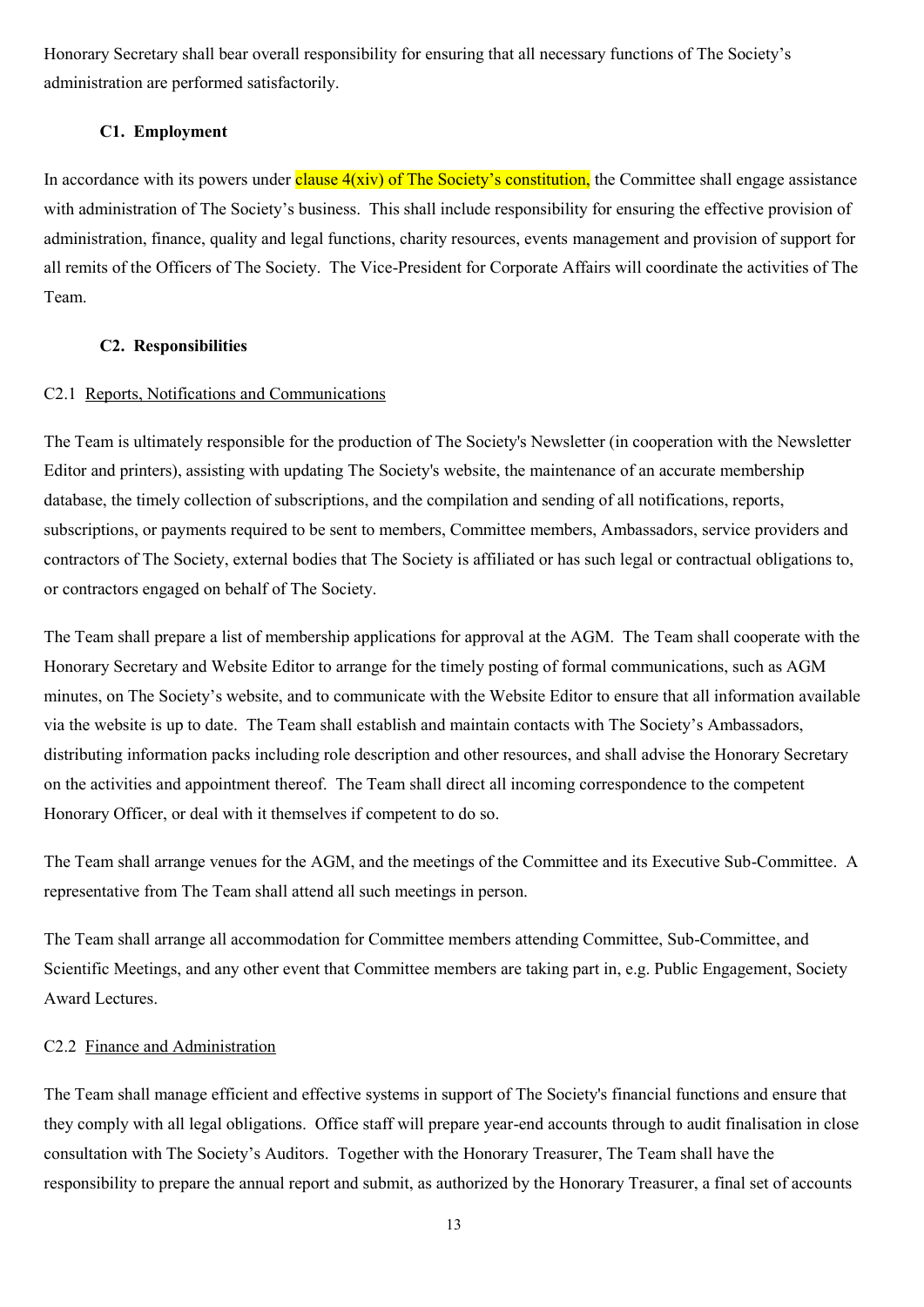to the Charity Commissioners and the Office of the Scottish Charity Regulator.The Team has delegated responsibility to approve and pay expenses that conform to standard limits as outlined in this document form pre-approved parties (e.g. Committee Members, grant awardees).

# C2.3 Scientific Meetings

The Team will assist in the administration of meetings run by The Society, including, in co-operation with the Scientific Meetings Secretary and Scientific Meetings Organisers: booking of venues; liaison with local hospitality services; contacts with invited speakers concerning travel arrangements and reimbursements; submission of abstracts; registration; publicity (in additional liaison with the Newsletter Editor and Ambassadors) and the design, desktop publishing and production of the meeting programme booklet.

#### C2.4 Legal Requirements

The Team shall ensure that The Society respects all legal requirements of its charitable status, that all data it holds in electronic or other form is collected, maintained and released in accordance with current laws, and will be responsible for ensuring the renewal of insurance policies held by The Society.

#### C2.5 Expenses

The travel expenses of office staff incurred in attending the meetings of the Committee or Executive Sub-Committee and the scientific meetings of The Society shall be reimbursed by The Society, under the same rules as are applied to Committee members. The Team shall be invited by the Newsletter Editor to submit appropriate material for publication in The Society's Newsletter.

### **C3. Reporting**

The Team will be required to submit quarterly reports on their activities, as specified in detail by the Vice-President for Corporate Affairs. The reports should be reviewed by officers of The Society designated in advance, and formal evaluation of the reports made by those officers at the immediately subsequent meeting of the Committee or Executive sub-Committee. These reports should, in the course of a year, include (but not necessarily be restricted to) reports on the accounts and VAT audits (to the Honorary Treasurer); reports on membership numbers and database (to the Honorary Secretary); reports on subscriptions, including direct debits (to the Vice-President for Corporate Affairs); reports on the publication of the Newsletter (to the Newsletter Editor); reports on the annual returns submitted to the Charity Commission and the Office of the Scottish Charity Regulator (to the Honorary Treasurer and Honorary Secretary); and reports relating to scientific meetings, including those of "Sectional Interest Groups" (to the Scientific Meetings Secretary).

# **D. Journals**

#### **D1. Ownership, Management and Editorial Policy**

The Society publishes two academic journals: *Heredity* that is wholly owned by The Society, and *Genes and* 

14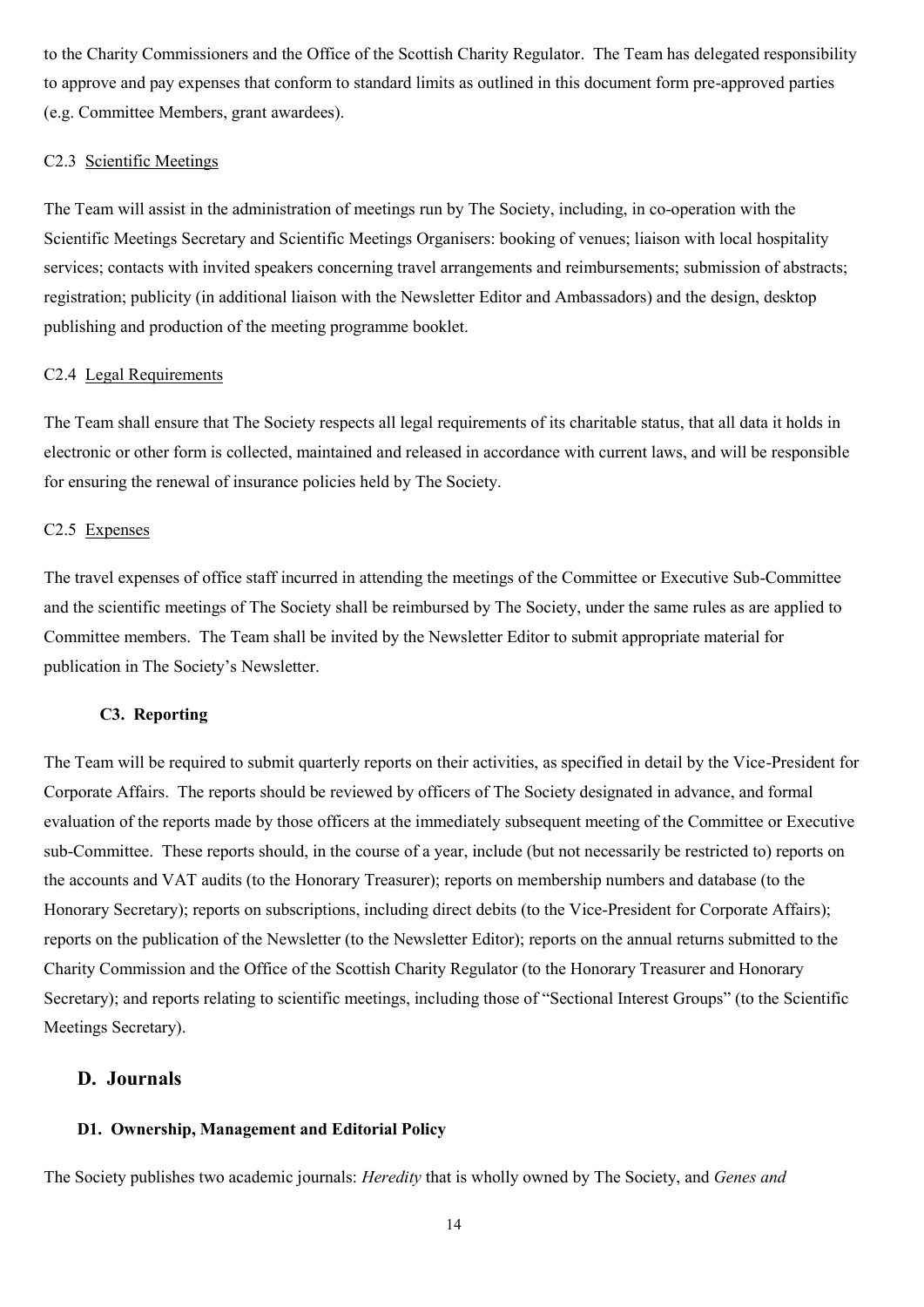*Development* that it part-owns together with Cold Spring Harbor Laboratory Press. Final responsibility for the ownership and management of its share of the journals lies with the Committee, but The Society's interests shall be represented in each case by nominated representatives on the board of management or editorial board of the journal, and by the Editors it appoints to serve in this capacity. The editorial policy of each journal shall be entirely the responsibility of its editors.

#### **D2.** *Heredity*

# D2.1 Publication Arrangements

Publication of *Heredity* is normally devolved under a contractual arrangement to a commercial publisher. The terms of this contract shall be reviewed and approved by the Committee from time to time. The Vice-President for Corporate Affairs shall take responsibility for the negotiation and implementation of this contract, in close consultation with the Managing Editor of the journal, as well as the President and Honorary Treasurer.

#### D2.2 Editors

The Committee shall appoint the Managing Editor of *Heredity*, usually for a three-year term. The current Managing Editor, in consultation with the other editors, shall normally identify a suitable candidate or candidates willing to serve in this capacity, and advise the Committee accordingly. Other editors shall be appointed by the Committee upon the recommendation of the Managing Editor and other members of the editorial board. The Society shall pay an agreed honorarium to the Managing Editor of *Heredity*, as well as to other editors, as deemed appropriate. The Society shall also pay any necessary costs of maintaining the editorial office of the journal, as agreed with the contractual publisher. The Managing Editor of *Heredity* shall report annually to the Committee on behalf of the editorial board, concerning the activities and accounts of the journal.

# **D3. Expenses**

The travel expenses of the Managing Editor of *Heredit*y incurred in attending the meetings of the Committee shall be reimbursed by The Society, under the same rules as applied to Committee members. They shall also be invited to attend the main scientific meetings of The Society on the same basis as members of the Committee, and shall be invited by the Newsletter Editor to submit appropriate material for publication in the Newsletter.

# **E. Society's Lectures and Medals**

**The Mendel Medal** is an honour given to distinguished geneticists, in recognition of their lifetime achievements in genetics. Nominations are made by the President, who shall normally make two such nominations during their term, regardless of year. The award recipient shall deliver a lecture, at a Genetics Society scientific, sponsored or specially arranged award meeting, and this shall be marked by the award of a commemorative medal known as the Mendel Medal. The recipient will also receive Life Membership of the Genetics Society.

**The Genetics Society Medal** recognizes outstanding research contributions to genetics. The Medal recipient, who should still be active in research at the time the Medal is awarded, is elected annually by the Committee on the basis of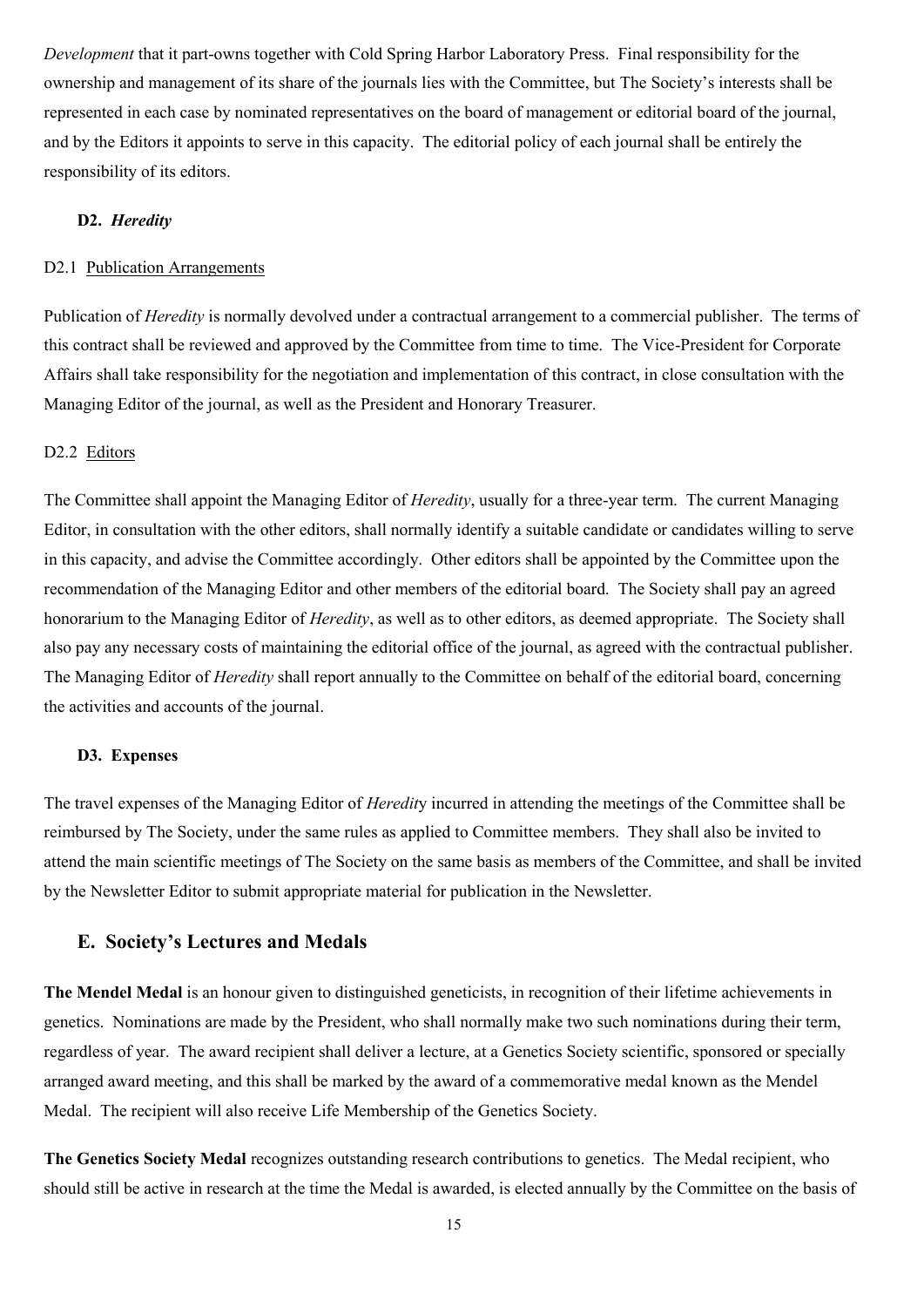nominations made by any individual member of The Society. Those making nominations must be members of the Genetics Society but nominees do not have to be current members, and there is no restriction on nationality or residence. Current members of the Committee may not be nominated for the award, nor those who have retired from office in the preceding four years. The recipient is invited to deliver a lecture at a Genetics Society scientific, sponsored or specially arranged award meeting where the medal will be presented. The winner will also be invited to write an article for *Heredity*. The successful candidate will also receive Life Membership of The Society. Nominations consist of a two page CV of the candidate, together with a list of their ten most important publications, plus a one-page letter of recommendation outlining why the proposer feels the nominee's contributions to the field have been outstanding. These documents shall be submitted electronically to the Honorary Secretary of The Society. Selection of the successful candidate shall be by a ballot of the full Committee that shall be conducted by the Honorary Secretary within 3 months of the closing date for nominations. If more than two candidates are nominated, the alternative vote system shall be used. The two runner up nominations will be carried forward to the following year.

**The Mary Lyon Medal**, named after the distinguished geneticist Mary Lyon FRS, also recognises outstanding research contributions to genetics, but shall usually be awarded to mid-career scientists (i.e. between those eligible for the Balfour Lecture and the Genetics Society Medal). The award is made annually, and the recipient will be invited to present a lecture at a Genetics Society scientific, sponsored or specially arranged award meeting where the medal will be presented. The winner will also be invited to write an article for *Heredity*. Nominations may be made by any member of The Society and such nominations shall be accompanied by a letter of recommendation from the proposer and a short CV of the candidate listing his or her five most important publications. Selection of the successful candidate shall be by a ballot of the full Committee that shall be conducted by the Honorary Secretary within 3 months of the closing date for nominations. If more than two candidates are nominated, the alternative vote system shall be used. The two runner up nominations will be carried forward to the following year.

**The Balfour Lecture** recognises the contribution to genetics of an outstanding young investigator, who must normally have less than ten years' postdoctoral research experience at the time of nomination. Exceptions to the ten year limit will be made if the nominee has taken a career break for child or other caring responsibilities. There is no restriction on nationality or residence. The Balfour lecture will be presented at a Genetics Society scientific, sponsored or specially arranged award meeting where an honorarium (to be decided from year to year by the Committee) will be awarded. The winner will also be invited to write an article for *Heredity*. Nominations may be made by any member of The Society and such nominations shall be accompanied by a letter of recommendation from the proposer and a short CV of the candidate listing no more than ten publications. Selection of the successful candidate shall be by a ballot of the full Committee that shall be conducted by the Honorary Secretary. If more than two candidates are nominated in any year, the alternative vote system shall be used. The two runner up nominations will be carried forward to the following year, as long as the nominee remains eligible.

**The JBS Haldane Lecture** will recognise an individual for outstanding ability to communicate topical subjects in genetics research, widely interpreted, to an interested lay audience. This speaker will have a flair for conveying the relevance and excitement of recent advances in genetics in an informative and engaging way. The annual open lecture will be delivered on a topic, and in a place, agreed with the Genetics Society. Nominees need not be members of The Society, but should be active researchers working in the UK. Nominations may be made by any member of The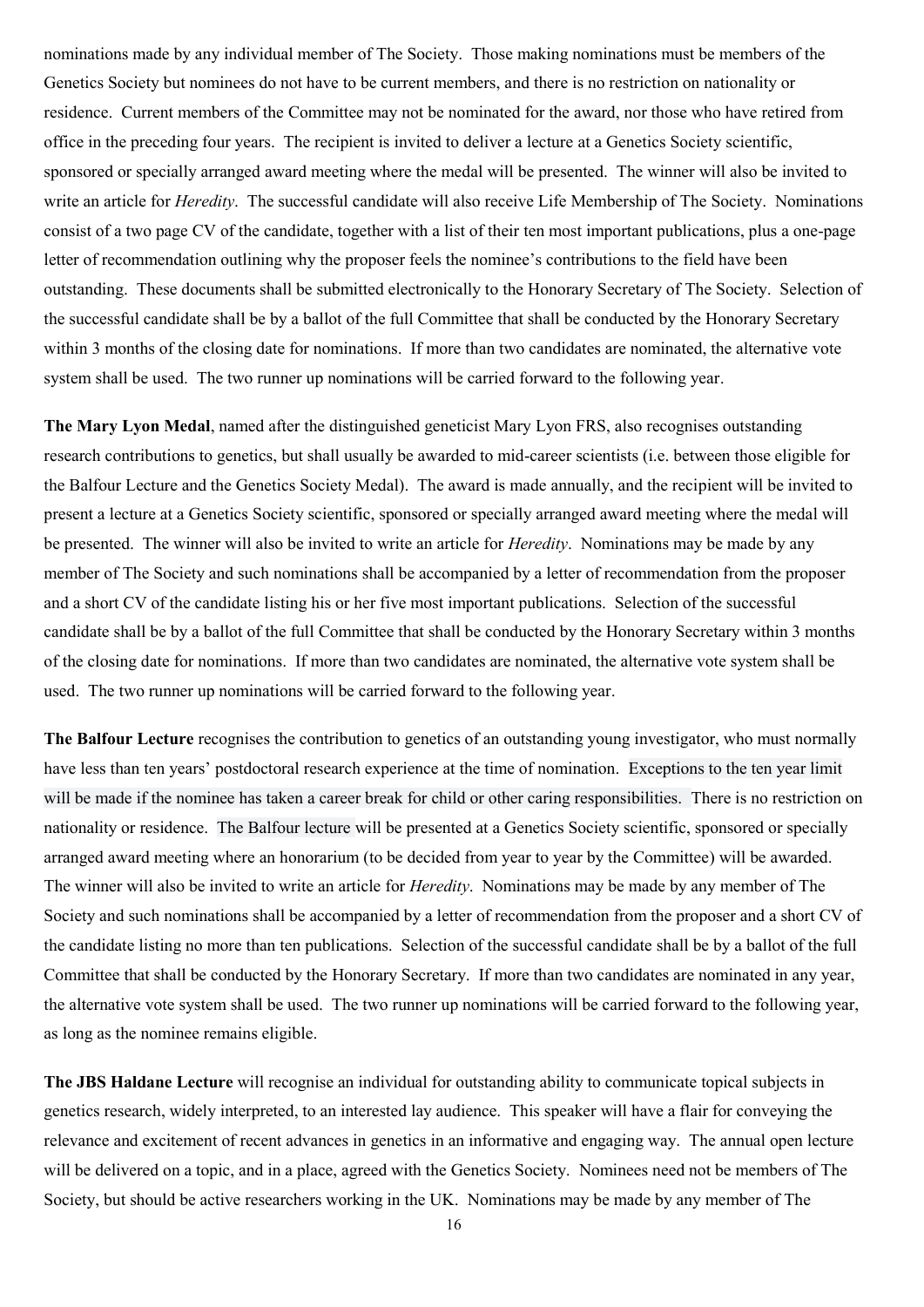Society and should be accompanied by a letter of recommendation explaining how the candidate meets the criteria above, and a two-page CV. Selection of the successful candidate shall be by a ballot of the full Committee that shall be conducted by the Honorary Secretary. In addition to delivering the Lecture, the nominee will receive an honorarium of £1,000 and a three-year membership of The Society. They will also be invited to write an article for *Heredity*. The two runner up nominations will be carried forward to the following year.

**The Sir Kenneth Mather Memorial Prize** is a joint award with the University of Birmingham and rewards a BSc, MSc or PhD student of any UK University or Research Institution who has shown outstanding performance in the area of quantitative or population genetics. The prize is awarded annually and pertains to a project report, dissertation or thesis submitted during the academic year in question. The winner will be invited to present their work at the Genetics Society "Pop Group" SIG meeting (or other suitable meeting). Registration, accommodation and travel fees will be awarded. Prize money of £150 is awarded by the University of Birmingham from the Sir Kenneth Mather Fund. Selection of the successful candidate is made by a Quantitative and Population Genetics Committee representative and a representative from the University of Birmingham (these may on occasion overlap, but a minimum of two reviewers are required). Unsuccessful nominations are not usually held over for further consideration in future years.

#### **F. Grants and Sponsorship**

Committee Members in direct receipt of grants must report this via the Hon. Treasurer to the Charity's Commission. With the exception of Junior Scientist Grants, all applications should be reviewed by at least two Committee members or society members co-opted by the committee for this purpose. All applications for grants are submitted via MySociety.

#### **F1. Junior Scientist Grants**

The Society makes available grants to enable its junior members to attend scientific meetings, both those of The Society and those organised by others. These grants shall be administered by the Honorary Treasurer. The Society also provides discounted registration for scientific meetings of The Society for junior members. The conditions where such discounts and bursaries are awarded shall be at the discretion of the Honorary Treasurer, who shall ensure that the relevant information is brought to the attention of those able to benefit. Any member, including Committee members, within six years of their viva qualifies as a junior member, and is eligible for this award.

#### **F2. Heredity Fieldwork Grants**

The Society makes available grants to enable its members to undertake fieldwork required for their research in genetics. These grant applications shall be assessed by at least two members of the Committee, and other society members coopted by the committee for this purpose according to regulations enacted, from time to time, by the Committee, here attached as an Appendix. They will be administered by the Honorary Treasurer according to regulations enacted, from time to time, by the Committee, here attached as an Appendix (8). Members of the Committee and their research groups are eligible to apply.

#### **F3. Training grants**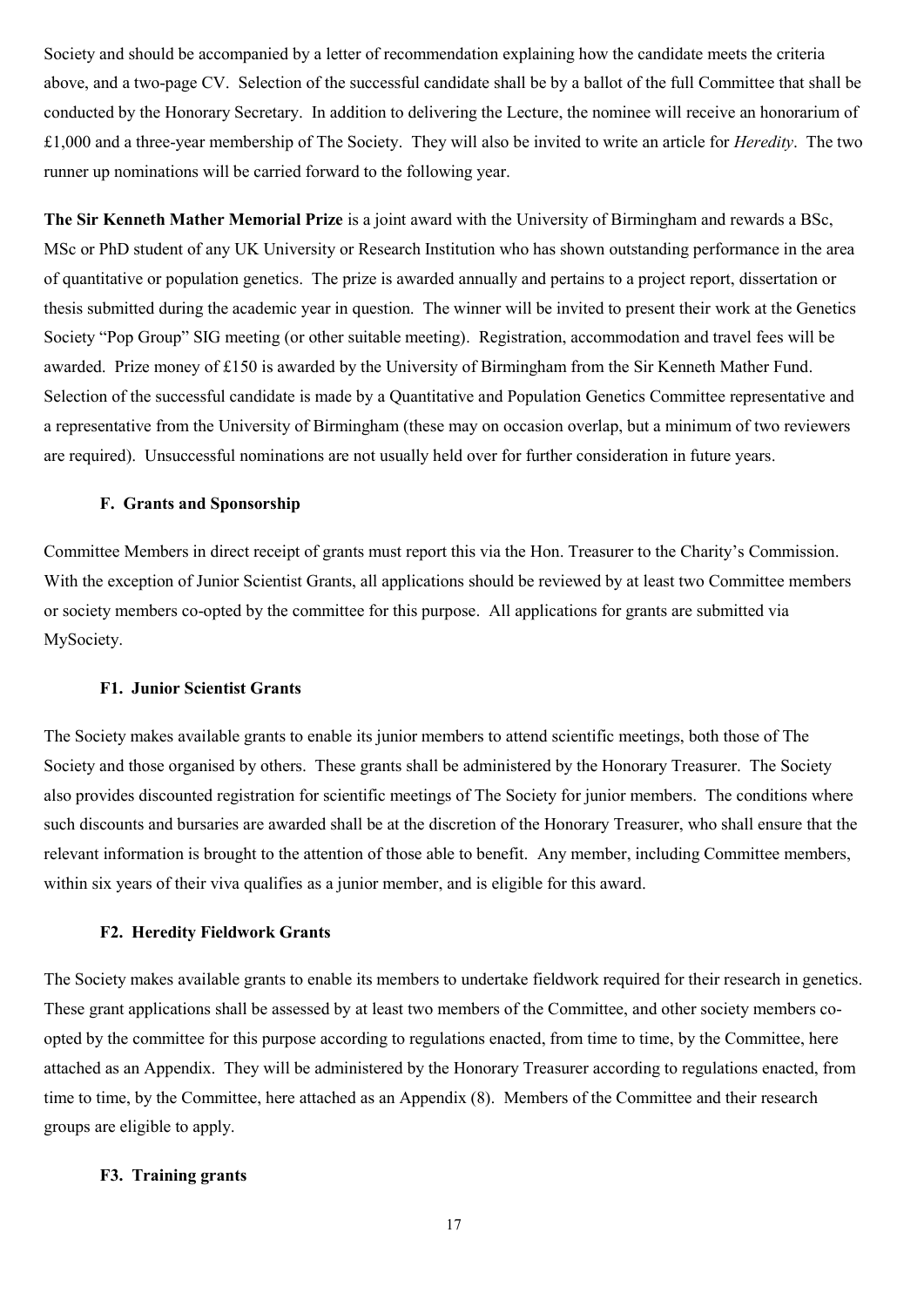The Society makes available grants to enable its members to attend short courses in genetics techniques including statistics and bioinformatics. These grant applications shall be assessed by at least two members of the Committee, and society members co-opted by the committee for this purpose. They will be administered by the Honorary Treasurer according to regulations enacted, from time to time, by the Committee, here attached as an Appendix (8). Members of the Committee and their research groups are eligible to apply.

#### **F4. Summer Studentships**

The Society makes available grants to enable students to undertake summer research placements in members' laboratories followed by a Summer School to be held prior to the start of the following academic term. These grant applications shall be assessed by a panel of Committee members, and society members co-opted by the committee for this purpose. They will be administered by the Honorary Treasurer according to regulations enacted, from time to time, by the Committee, here attached as an Appendix (8). Members of the Committee and their research groups are eligible to apply.

#### **F5. Communicating Your Science Workshops**

The Society makes available grants enabling students to attend The Society's annual "Communicating Your Science Workshop" to be held usually in the spring of each year. Applications for these places are to be assessed by a panel of Committee Members, and society members co-opted by the committee for this purpose. The grants will be administered by the Honorary Treasurer according to the regulations enacted, from time to time, by the Committee, here attached as an Appendix (8). Committee members may attend and do not have to apply. Members of the Committee members' research groups are eligible to apply.

## **F6. Sponsorship of Meetings**

The Society shall provide financial support, as agreed by the Committee and its Honorary Officers, for scientific meetings organized either as an ongoing series by *ad hoc* groups within The Society, or as one-off events organized by individuals or other organizations. The regulations concerning such meetings, and the financial support offered to them, shall be enacted, from time to time, by the Committee and are here attached as an Appendix (8).

#### **F7. Carer's Awards**

The Society shall provide financial support to enable those members with carer's responsibilities to attend Genetics Society meetings or events where grants are not provided by other organising bodies. Awardees can spend this as they think will best support their attendance. The sum awarded will be reviewed by the Committee annually, and is attached as an Appendix (8). Committee members are eligible for this award.

#### **F8. Public Engagement Awards**

Awards for involvement in public engagement are set at two levels, major and minor. The awards will be assessed by a team led by the Vice-President for Public Understanding of Genetics. The sum awarded will be reviewed by the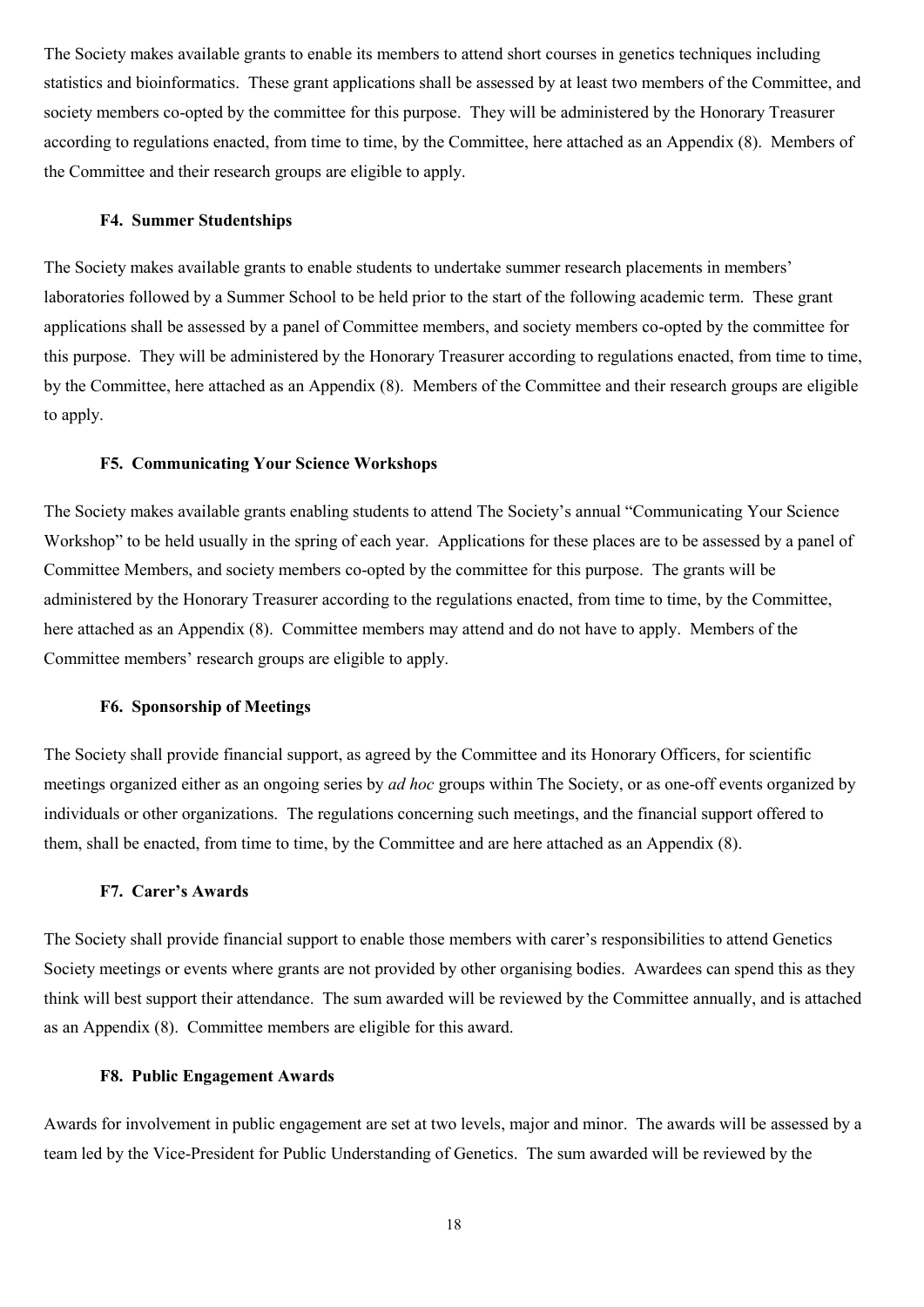Committee annually, and is attached as an Appendix (8). Members of the Committee and their labs are eligible to apply.

# **G. Holding Trustees**

A register of The Society's Holding Trustees and their contact details shall be maintained and updated annually by The Team, and a copy thereof deposited with the Honorary Secretary. The Team shall provide the Holding Trustees with copies of all minutes of the Committee and Executive Sub-Committee, the audited accounts of The Society year on year, and copies of the annual report and annual return to the Charity Commissioners.

# **H. Archives**

All Society documents are to be archived electronically and be kept by The Team. These include minutes of Committee and Executive Sub-Committee meetings, AGM's, newsletters, Scientific Meeting programmes, annual reports and returns to the Charity Commission.

# **I. Ambassadors**

The Society shall appoint one or more of its members in each company, institution or department where it has a substantial number of members or potential members, in order to serve as its local representative. Ambassadors shall normally be appointed by the Honorary Secretary. There shall normally be only one local representative per company, institution or department, but where it is split on more than one site, or contains a number of semi-autonomous subdivisions, Ambassadors shall normally be appointed in each such sub-division that contains a substantial number of members or potential members. The primary role of Ambassadors is to provide a channel of regular communication between the membership on the one hand, and the Committee and Society's Office on the other. This shall serve the following purposes: recruitment of new members; dissemination of information and publicity about The Society's scientific meetings and other activities; feedback from the membership about those meetings and activities; communication of views of the membership on matters of professional concern; identification of persons willing and suitable to be nominated for election to the Committee or as The Society's honoured Lecturers, to serve as organizers of scientific meetings and other activities, as contributors to the Newsletter or as experts willing to provide informed opinion to the public via the media; publicizing of The Society's journals; communications concerning the products and services provided by The Society's sponsors, especially those supplied as a privilege of membership; updating of members' contact details; provision of information about The Society's travel and fieldwork grants to potential beneficiaries; and the organization of local events for members.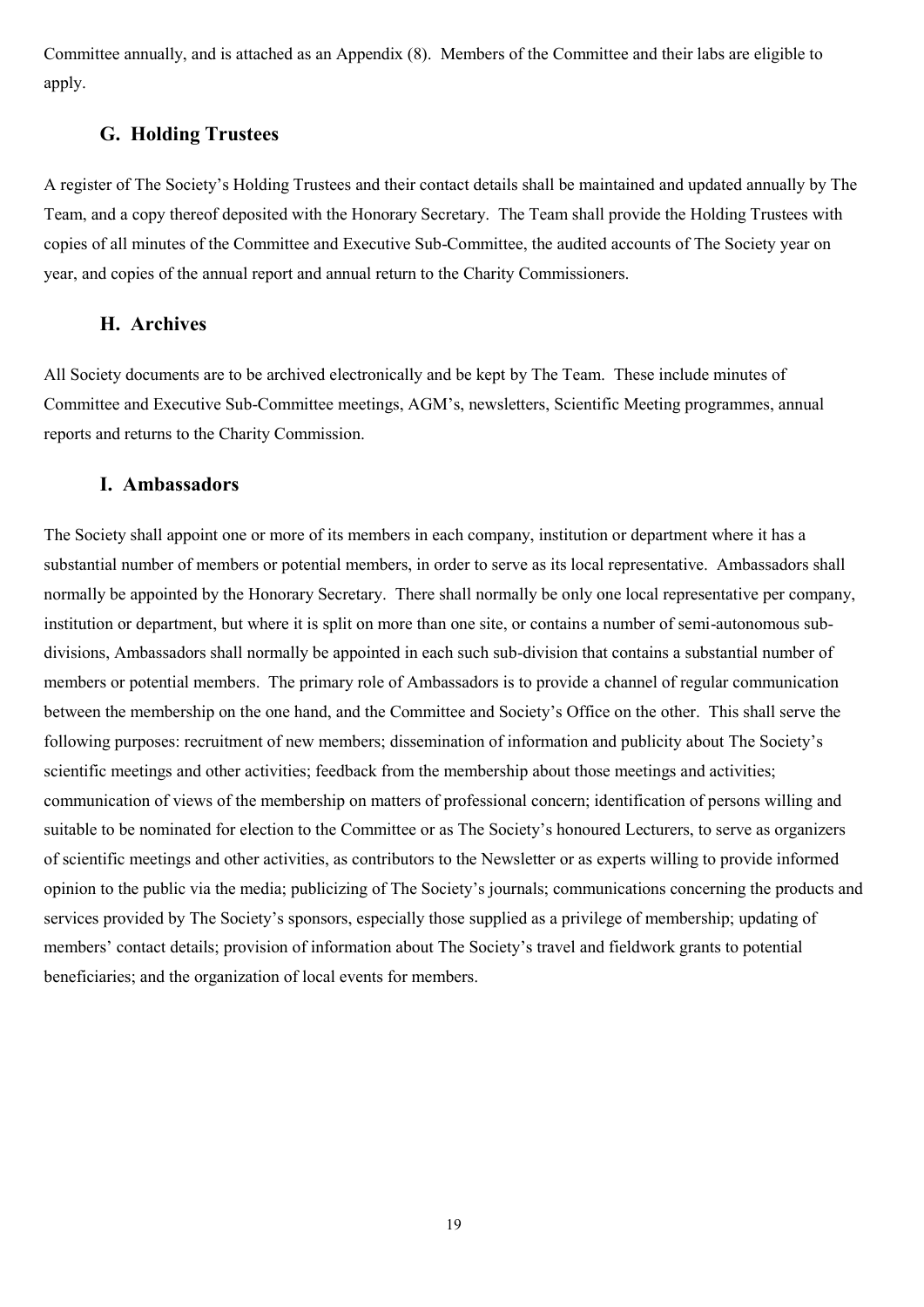# **Appendix 1 – Matrix of Committee Posts**

### **See attached file**

#### **Appendix 2 – Regulations concerning Junior Scientist Grants**

Junior members equate to graduate students and postdoctoral scientists within six years of their PhD *viva*. Members, including the Postgraduate Student Committee Member and other Committee members within six years of their PhD viva, can apply for the Junior Scientist grant as soon as they join The Society. The current Committee shall decide the maximum value of individual grants and the frequency that a member may be awarded this grant. There is no application deadline. Applications should be submitted using the online MySociety application form and a reference in support from the student's or postdoctoral scientist's supervisor is also required. The grant is claimed by submitting an expenses claim form plus receipts as evidence of expenditure, within 60 days after the conference. Awardees are required to write a brief report suitable for publication in the Genetics Society newsletter. The budget for travel grants will be set annually.

In addition, junior members (as defined above) may apply at any time for travel & subsistence costs to attend Genetics Society meetings and meetings of Sectional Interest groups of The Society. Applications should be submitted to The Society office as above.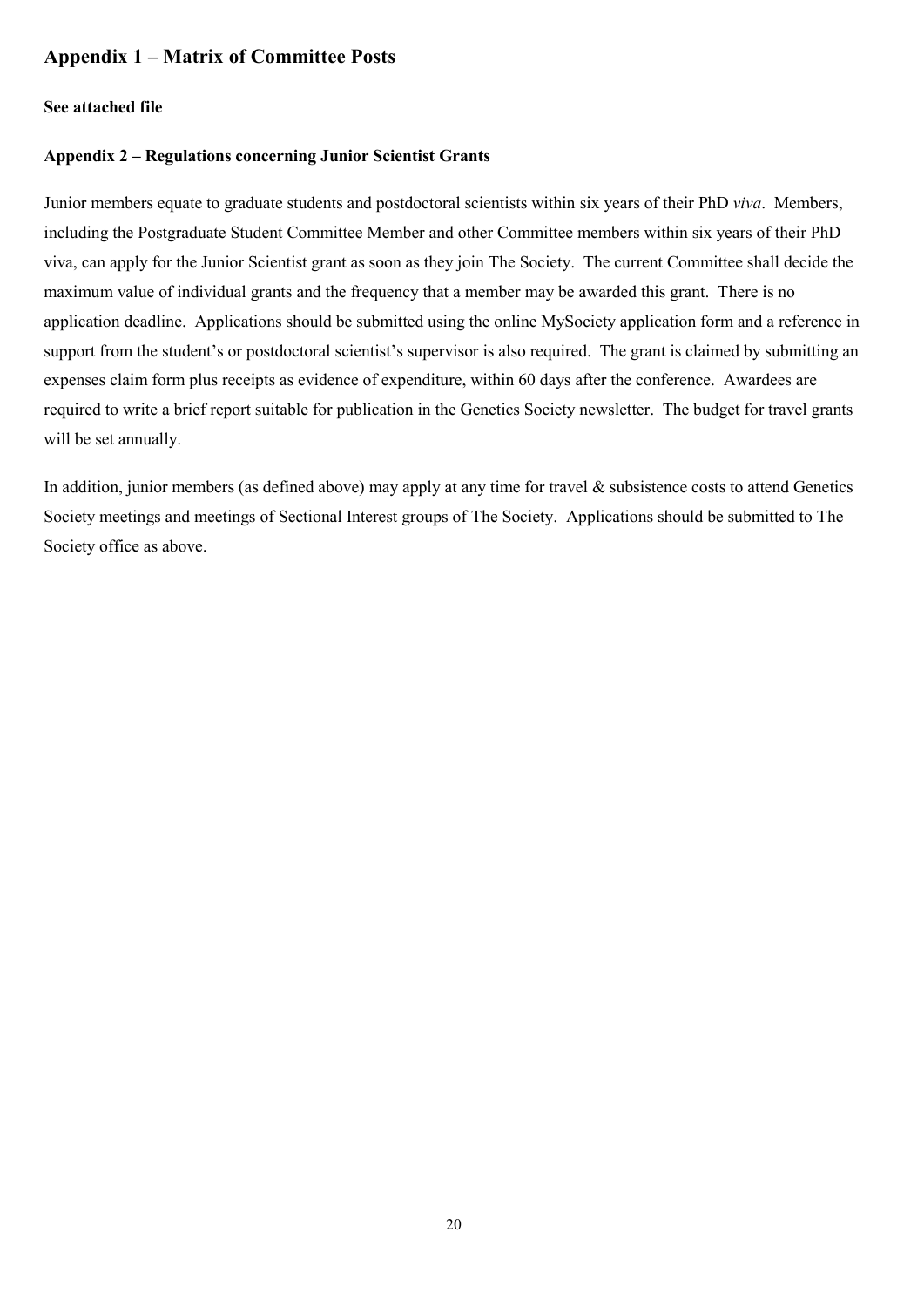# **Appendix 3 – Regulations concerning Heredity Fieldwork Grants**

The scheme is open to any member of the Genetics Society engaged in field based genetic research. Fieldwork grants are available to any member of the Genetics Society as soon as they register. The grants are to help cover the costs of travel, accommodation, and essential equipment associated with pursuing a field-based genetic research project, or a visit to another laboratory for training (i.e. to learn a new technique). The work should include a strong genetic component.

The scheme is not intended to fund attendance at conferences or taught courses, nor to cover the costs of salaries for those engaged in fieldwork or training. However, it is recognised that in some circumstances, e.g. for health and safety or practical reasons, an assistant, may be required. The research should produce results that would typically be suitable for publication in The Society's journal Heredity.

The current Committee shall decide the maximum value of individual grants, the frequency that a member may be awarded grants and the application deadlines for each year. Only one application from any research group will be admissible in any one year.

Applications should be submitted using the online MySociety application form and a reference in support from the student's or postdoctoral scientist's supervisor is also required. Applications will be assessed by two Committee members, normally including at least one of the "Evolutionary, Ecological and Population Genetics" representatives. In addition, the Heredity Committee representative may also assess the applications. The grant is claimed by submitting an expenses claim form plus receipts as evidence of expenditure, within three months following completion of the fieldwork. Awardees are required to write a brief report suitable for publication in the Genetics Society newsletter. The grant can be claimed in advance, but receipts must be provided as evidence of expenses incurred. Grant holders are required to write a brief report suitable for publication in the Genetics Society newsletter. The budget for fieldwork grants will be set annually.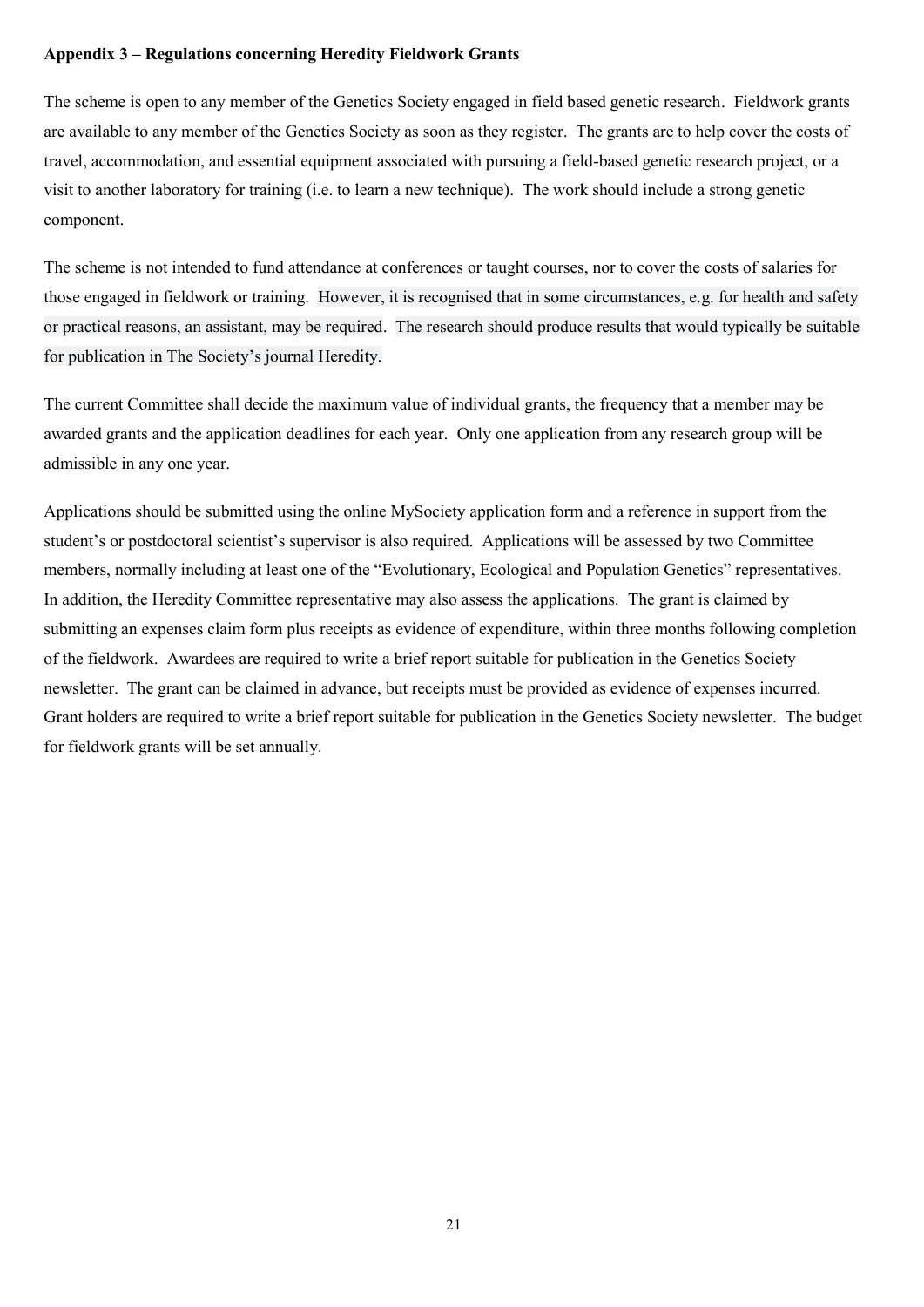## **Appendix 4 - Regulations concerning Training Grants**

Training grants are available to any member of the Genetics Society as soon as they join. The grants are to help cover the travel, accommodation and tuition fees involved in attending short training courses on genetic or genomic techniques, including statistics and bioinformatics. The current Committee shall decide the maximum value of individual grants, the frequency that a member may be awarded grants and the application deadlines for each year. The scheme is not intended to cover the costs of salaries. Committee members may not apply, nor may other members of Committee members' laboratories. Applications should be submitted using the online MySociety application form and a reference in support from the student's or postdoctoral scientist's supervisor is also required. Applications will be assessed by at least two Committee members, normally including at least one of the "Evolutionary, Ecological and Population Genetics" or "Applied and Quantitative Genetics" representatives. The grant can be claimed in advance, but receipts must be provided as evidence of expenses incurred. Grant holders are required to write a brief report suitable for publication in the Genetics Society newsletter. The budget for training grants will be set annually.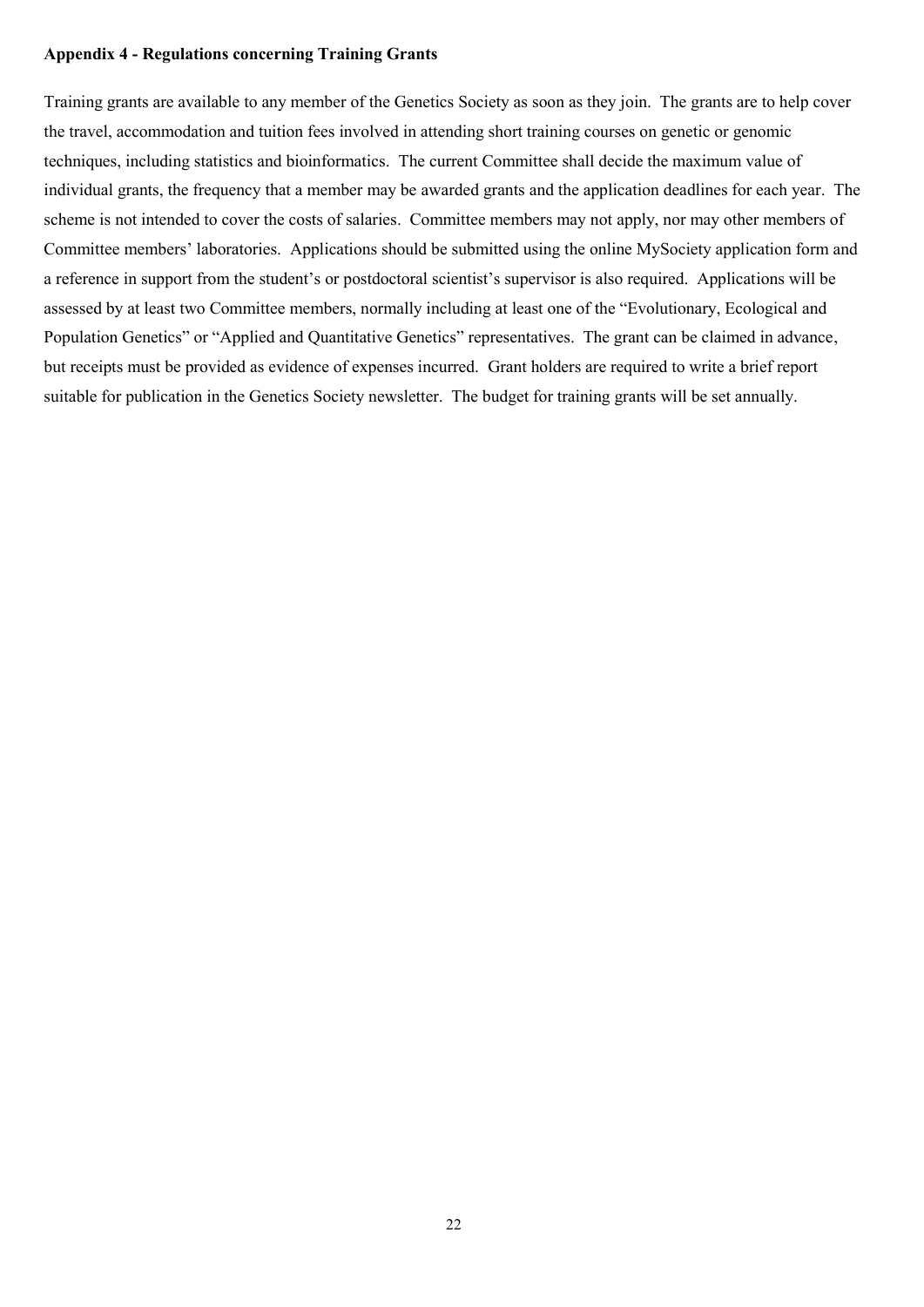# **Appendix 5 - Regulations concerning Summer Studentships**

- (1) The aim of the Genetics Society Summer Studentship scheme is to provide financial support for undergraduate students in any area of genetics, to gain research experience by carrying out a research project in the long vacation, usually prior to their final year. Studentships are normally awarded for students who have yet to complete their first degree.
- (2) The current Committee shall decide the maximum value of individual grants, the frequency that a member may be awarded grants and the application deadline for each year. The awards will be made to the host institution and will include a stipend for the student. The stipend will be paid at the full non-London UK national living wage rate, adjusted for taxation, and calculated pro-rata. The budget for Summer Studentships will be set annually.
- (3) Applications will be invited from members of the Genetics Society who run a research group within a University or Research Institute or an industrial research facility. Undergraduate students are encouraged to seek a sponsor and develop a project application with them. Projects will be assessed for objective(s), project plan, achievability, opportunity to, and quality of, the student. Students are encouraged to undertake a project at an institution other than the one where they are studying. Only one application may be submitted per sponsor.
- (4) Applications should be submitted online via the MySociety application form. Applications must name a student, and attach a CV and reference from their tutor (or equivalent).
- (5) Applications will be reviewed by a panel of members from the Genetics Society Committee. Feedback on unsuccessful applications will not be provided.
- (6) The awarded students will be given one year's free membership of the Genetics Society.
- (7) Students from successful applications will be required to attend a three-day Summer School, to be held in a UK University venue, timed to occur prior to the start of the autumn academic term. All student travel expenses within the UK will be reimbursed. Accommodation and meals will be provided, normally in a university hall.
- (8) Successful students will be required to submit a short report within two months of completion of the project.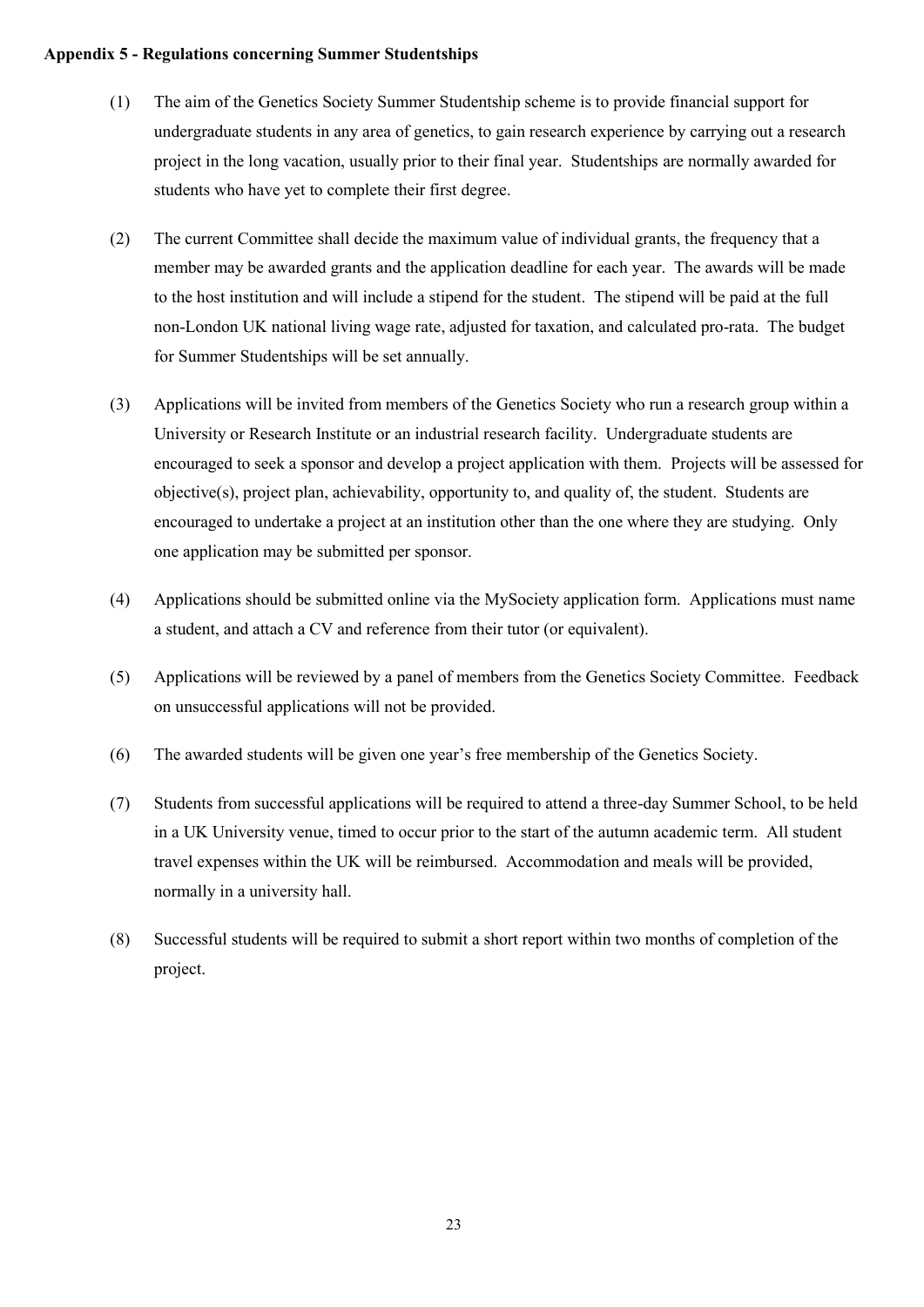# **Appendix 6 – Regulations concerning Communicating Your Science Workshop**

The two-day workshop will be held annually during the spring at a UK venue. The workshop will run from lunchtime to lunchtime over three consecutive days. The workshop will be organised by a Society member with expertise in Public Engagement and Science Communication. Tutors with expertise in relevant areas shall be engaged to provide appropriate training activities.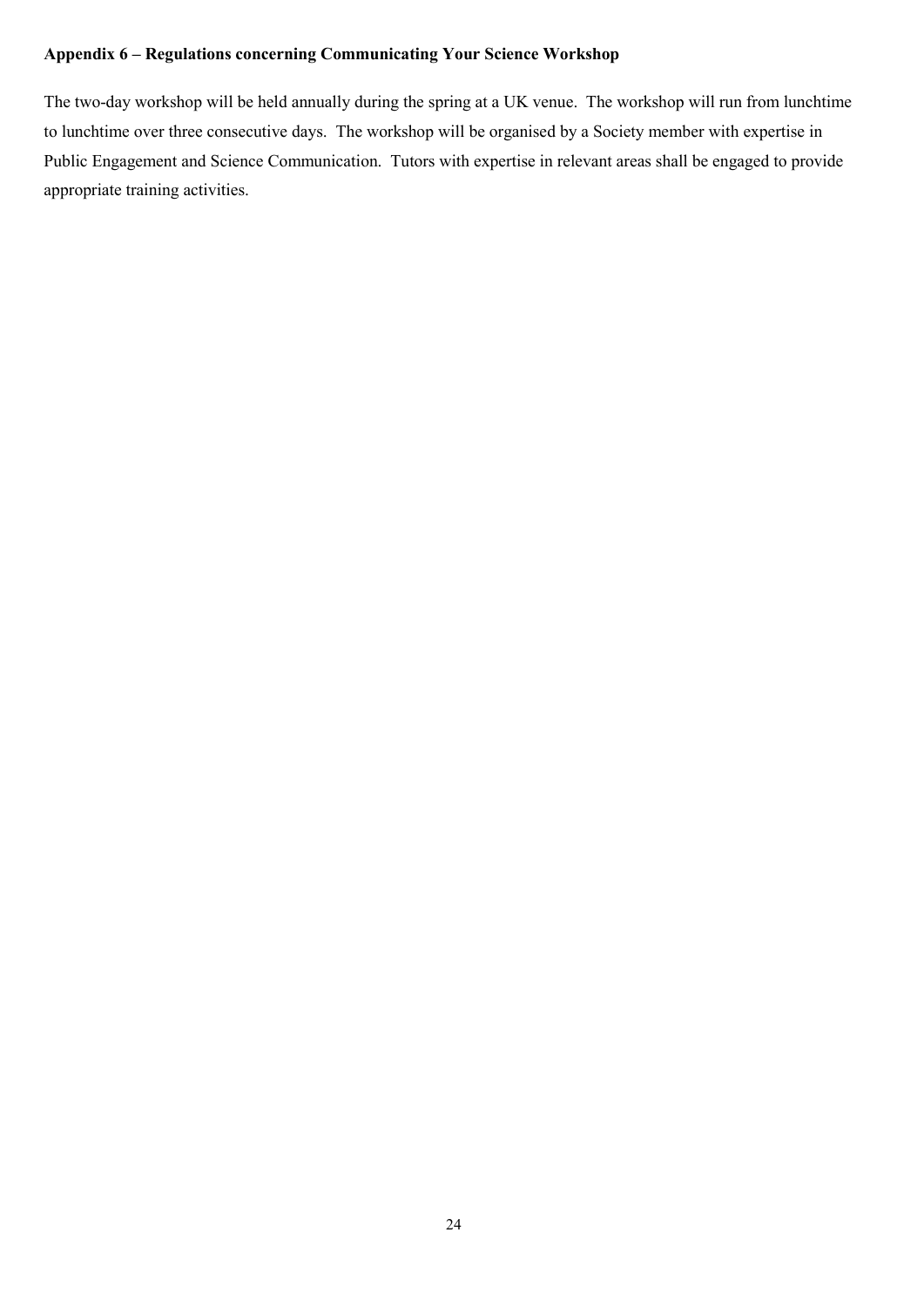### **Appendix 7 - Regulations concerning Sponsorship of Scientific Meetings**

The current Committee shall decide the maximum value of sponsorship that scientific meeting organises may apply. The budget for meeting sponsorship will be set annually.

# **A. Sponsorship of Sectional Interest Group (SIG) meetings by the Genetics Society**

The Genetics Society supports regular meetings of various interest groups within The Society, including both organism-based and subject-based groupings. In each case, the award of Genetics Society support is subject to the following conditions. Note, in particular, point (9) under 'Conditions of Sponsorship', if this is the first meeting of a planned series that is being organized with Genetics Society support.

## **Review of applications**

- (1) Applications to become a new Sectional Interest Group should be submitted via the MySociety portal at least three months before and include funding for the first proposed meeting. The application should state the topic of the meeting, provisional programme, financial support from other sources and level of support requested from the Genetics Society. The Team will forward the request to the Meeting Secretary.
- (2) The Meeting Secretary will forward the request to the Executive committee for review. The review will cover suitability of the meeting for Genetics Society sponsorship, level of support requested and justification. The Executive Committee will be asked to respond and vote on funding the request within two weeks. The Meeting Secretary will inform the applicant of the outcome and will inform the Committee of the actions taken. The aim will be to respond to requests within four weeks.
- (3) Once approved, The Team will forward electronic copy of the SIG meeting details to the Newsletter and Website Editors programme, at the latest by the advertised copy date for the newsletter preceding the close of registrations for the meeting. This information should include the programme of speakers, the topics to be covered, a link to the meeting website, plus details of how to register for the meeting.
- (4) Full SIG status will be determined pending the outcome of the first meeting (see point 9 below). On an annual basis the Meetings Secretary will instruct The Team to contact SIG organisers to request their meeting plans for the coming year. Applications for SIG meetings will be submitted via the MySociety portal at least three months before the meeting. The application should state the topic of the meeting, provisional programme, financial support from other sources and level of support requested from the Genetics Society. The Team will forward the request to the Meeting Secretary.
- (5) Meeting applications from full SIGs may be approved by the Meetings Secretary up to the agreed maximum budget.
- (6) SIGs that have not organised any meeting activities within a three year period will be discontinued.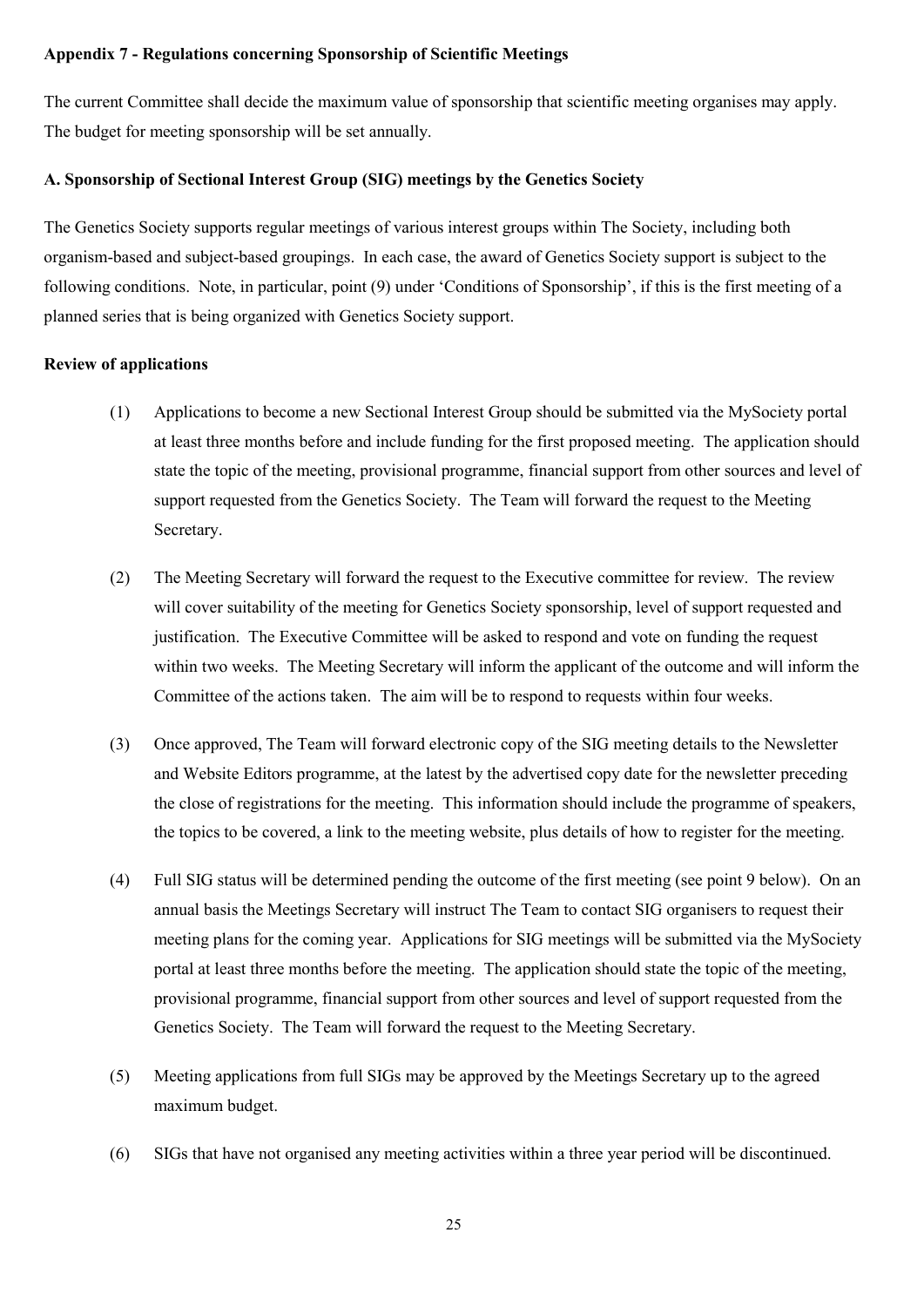### **Conditions of sponsorship**

- (1) The sponsorship of the Genetics Society must be mentioned in all pre-meeting publicity (e.g. posters, flyers, website). It should also be acknowledged in the meeting programme booklet. It is understood that wherever possible, the meeting should be advertised as 'A Genetics Society Meeting'. However, where The Society's financial contribution to support is only partial, and where this form of words would conflict with the interests of other sponsors, it is acceptable for the meeting to be advertised as a 'Genetics Society-Sponsored Meeting'.
- (2) Genetics Society banners, tablecloths and promotional materials are available from "TheTeam" for use at SIG meetings and should be made use of at every opportunity.
- (3) A report on the meeting, once it has taken place, should be submitted to The Team as soon as possible after the meeting, to include brief factual information (where/when/attendance/etc.), together with a summary of the main scientific issues covered. The Team will forward this report to the Newsletter Editor, Website Editor and the Meetings Secretary.
- (4) Genetics Society funds may be used to support speaker travel, accommodation, publicity, carer's awards, and any other direct meeting costs, at the organizers' discretion. Budget travel and accommodation options will normally be insisted upon, although carbon efficient travel is preferred to flights. The Society will not be liable for any financial losses incurred by the meeting organizers.
- (5) Sponsorship is normally paid in arrears upon receipt of invoices by The Team. Invoices should be in electronic format, and be received no later than one month after the meeting date. In special circumstances, (part) funds may be claimed in advance of the meeting.
- (6) Meeting organizers may levy a registration charge for attendance at the meeting. However, it is understood that Genetics Society members will be offered a substantial discount, so as to encourage non-members wishing to attend to join The Society at the same time. The meeting organizers agree to make available to non-member registrants full details of how to apply for Genetics Society membership, such as appear on the website and in the newsletter, and may charge such persons the same registration fee as charged to members, upon confirmation from TheTeam that their application and remittance or direct debit mandate for membership fees has been received.
- (7) The meeting organizers are free to apply to other organizations for sponsorship of the meeting. However, organizations whose policies or practices conflict with those of the Genetics Society should not be approached. In cases of doubt, the Genetics Society Executive Committee should be consulted for advice.
- (8) The SIG's internet site should have a link to the Genetics Society website (www.genetics.org.uk).
- (9) For those SIG's holding their first such meeting with Genetics Society support, it is understood that support for future meetings of the series will be decided on the basis of the success of the first meeting,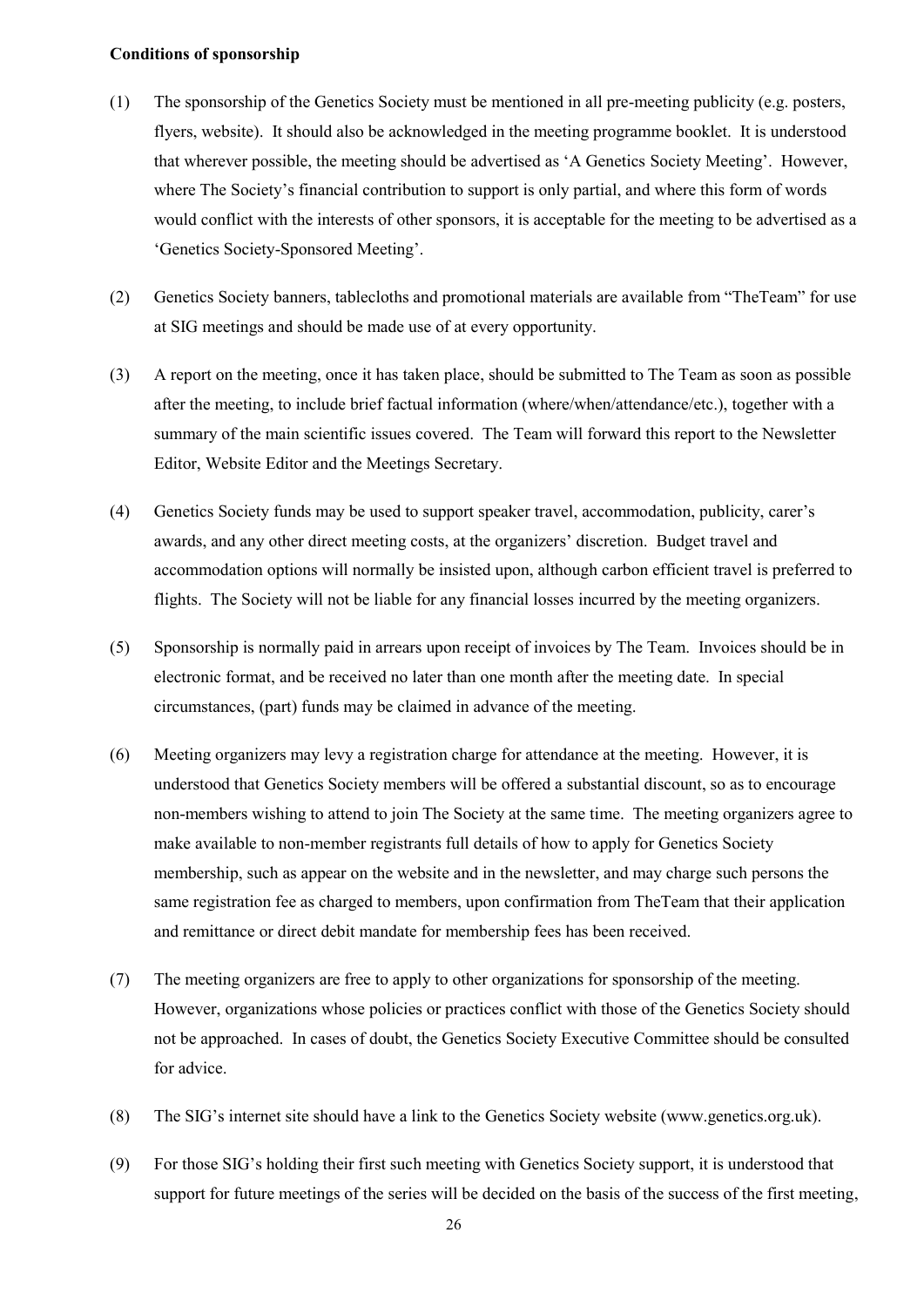including adherence to all of the conditions listed above. The first meeting is hence supported on a pilot basis only.

(10) The meeting organizers will nominate a responsible person who will liaise with the Genetics Society on all matters relating to the meeting, and whose contact details will be supplied to the Meetings Secretary, the Website Editor by The Team. This person will inform The Society if they resign or pass on their responsibility for the meeting or series to another person, whose contact details shall also be supplied. The SIG organizer will update the same on future meetings in order that the Society website and newsletter can advertise the events in good time

# **B. Sponsorship of non-Genetics Society Meetings**

The Genetics Society receives several requests from members each year to sponsor meetings in the field of genetics. These meetings are usually 'one-off' meetings with an *ad hoc* organising Committee or may be partly sponsored by another Society. The guidelines below indicate a review process for applications and the conditions that must be met for the award of Genetics Society sponsorship.

## **Review of applications**

- (1) Applications should be should be submitted via the MySociety portal at least three months before the meeting. The application should state the topic of the meeting, provisional programme, financial support from other sources and level of support requested from the Genetics Society. The Team will forward the request to the Meeting Secretary.
- (2) The Meeting Secretary will forward the request to the full Committee for review. The review will cover suitability of the meeting for Genetics Society sponsorship, level of support requested and justification.
- **(3)** The Committee will be asked to respond and vote on funding the request within two weeks. The Meeting Secretary will inform the applicant of the outcome and will inform the Committee of the actions taken. The aim will be to respond to requests within four weeks.

#### **Conditions of sponsorship**

- **(1)** Several levels of sponsorship are possible: (a) single lecture (b) session or (c) whole meeting.
- (2) The sponsorship of the Genetics Society must be mentioned in all pre-meeting publicity (e.g. posters, flyers, website) and in the meeting programme. If the Genetics Society is the major sponsor the meeting should be advertised as a "Genetics Society-sponsored meeting".
- (3) Genetics Society banners, tablecloths and promotional materials are available from The Team for use at meetings and should be made use of at every opportunity.
- (4) A report on the meeting, once it has taken place, should be submitted to The Team as soon as possible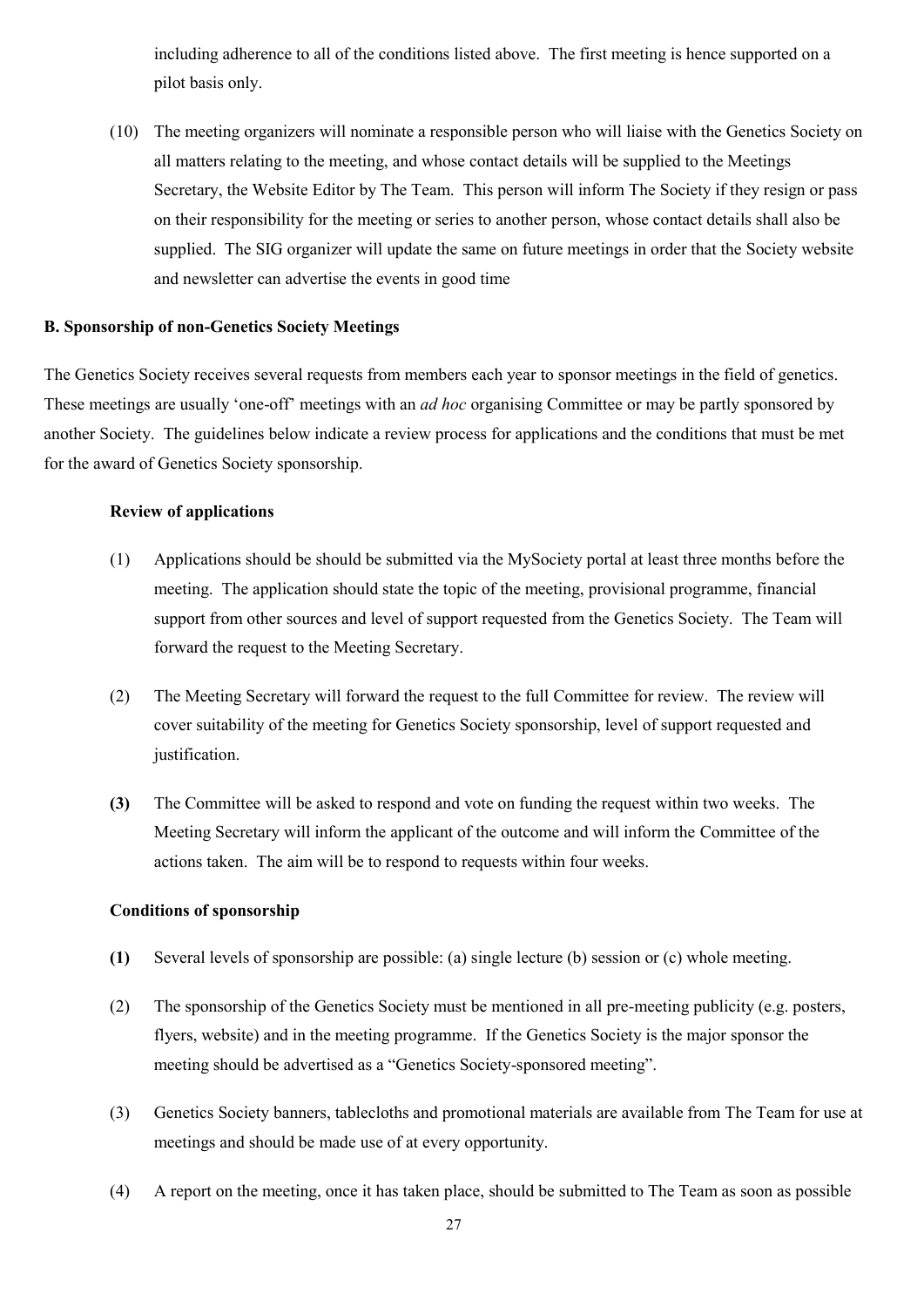after the meeting, to include brief factual information (where/when/attendance/etc.), together with a summary of the main scientific issues covered. The Team will forward this report to the Newsletter Editor, Website Editor and the Meetings Secretary.

- (5) A short report on a meeting for possible publication in the newsletter and on the website, should be sent to The Team and cc'd to the Meeting Secretary within one month of the event taking place.
- (6) Genetics Society sponsorship may be used to support speaker travel, accommodation, publicity, carer's awards, and any other direct meeting costs, at the organizers' discretion. Budget travel and accommodation options will normally be insisted upon, although carbon efficient travel is preferred to flights. The Society will not be liable for any financial losses incurred by the meeting organizers.
- (7) Sponsorship is normally paid in arrears upon receipt of invoices by The Team. These should be in electronic format, and received no later than one month after the meeting date. In special circumstances, (part) funds may be claimed in advance of the meeting.
- (8) The meeting organizers agree to make details of how to apply for Genetics Society membership available to non-members attending the sponsored meeting. Meetings that receive maximum sponsorship will be expected to offer a discounted registration fee to Genetics Society members, to encourage non-members to join The Society at the same time. New members may then attend at the discounted rate, once confirmation of their application for membership of the Genetics Society has been received from The Team.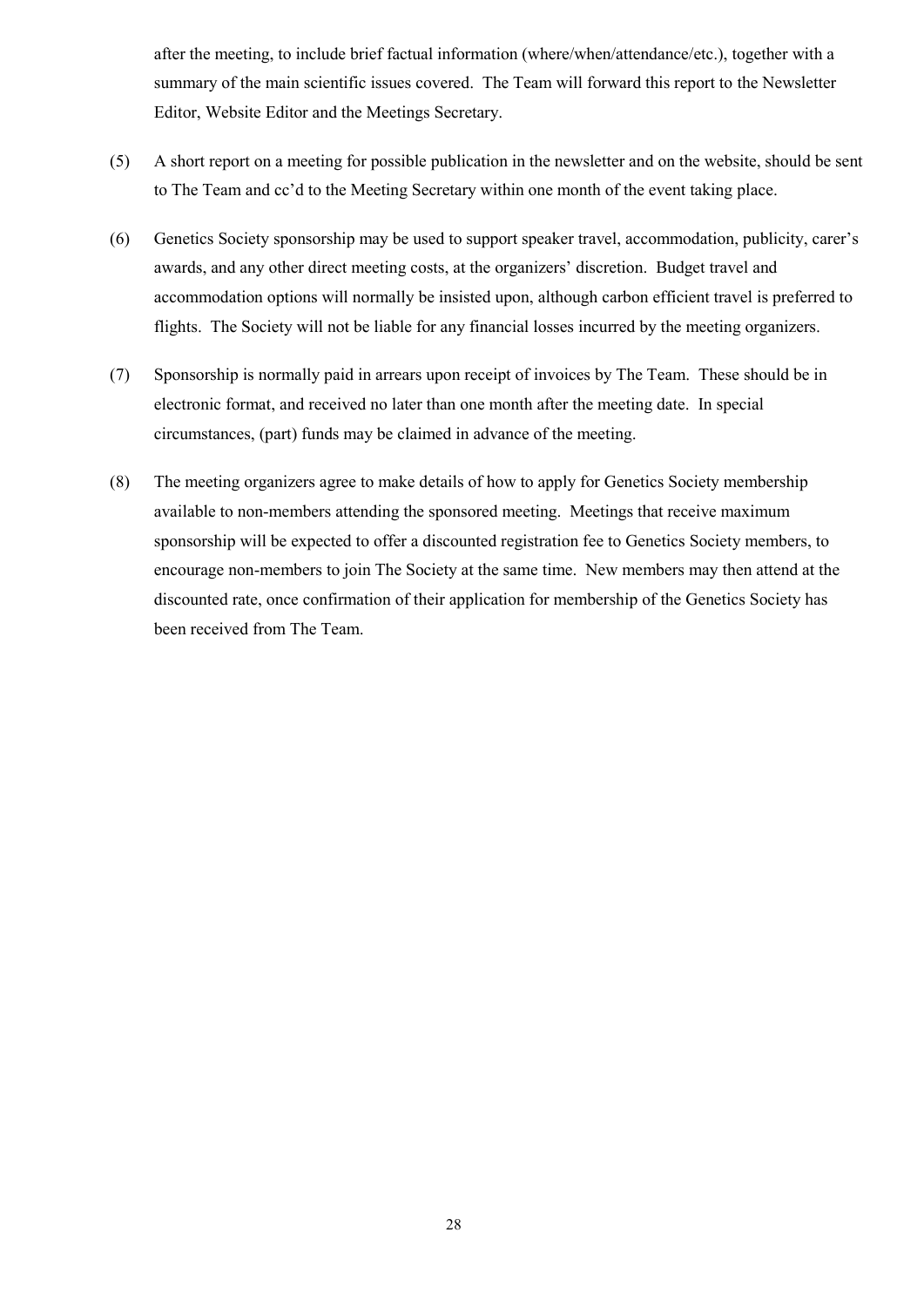# **Appendix 8 - Funding scheme matrix @ 1 January 2022**

**Note: to be reviewed annually.**

| Name of scheme                  | <b>Committee member</b>    | <b>Maximum</b> | <b>Deadlines</b>       | <b>Maximum</b>   |
|---------------------------------|----------------------------|----------------|------------------------|------------------|
|                                 | responsible                | frequency      |                        | award            |
|                                 |                            | per member     |                        |                  |
| Junior Scientist Grant          | Treasurer                  | No limit       | none                   | $£150$ per       |
| attendance at GS or             |                            |                |                        | meeting          |
| Sectional Interest meetings     |                            |                |                        |                  |
| Junior Scientist Grant          | Treasurer                  | 1 per two      | $1st$ Feb.             | £750 per grant   |
| attendance at non-GS            |                            | years          | $1st$ May              |                  |
| meetings                        |                            |                | $1st$ Aug.             |                  |
|                                 |                            |                | $1st$ Nov.             |                  |
| Heredity Fieldwork Grant        | Evolutionary, ecological   | 1 per two      | $1st$ Feb.             | £2,000           |
|                                 | & population genetics,     | years          | $1st$ May              |                  |
|                                 | Heredity Editor in chief,  |                | $1st$ Aug.             |                  |
|                                 | & at least one other       |                | $1st$ Nov.             |                  |
|                                 | Committee member as        |                |                        |                  |
|                                 | agreed                     |                |                        |                  |
| <b>Training Grant</b>           | Evolutionary, ecological   | 1 per two      | $15th$ Feb             | £1,200           |
|                                 | & population genetics $\&$ | years          | $15th$ May             |                  |
|                                 | at least one other         |                | $15th$ Aug.            |                  |
|                                 | Committee member as        |                | $15th$ Nov.            |                  |
|                                 | agreed                     |                |                        |                  |
| Summer Studentship              | Committee members as       | 1 per two      | 31 <sup>st</sup> March | 8 weeks' stipend |
|                                 | agreed                     | years          |                        | in line with UK  |
|                                 |                            |                |                        | living wage      |
|                                 |                            |                |                        | £750 expenses    |
| One-off meeting                 | Meetings Sec.              | No limit       | none                   | £5,000           |
| sponsorship                     |                            |                |                        |                  |
| <b>Sectional Interest Group</b> | Meetings Sec.              | Max. of one    | none                   | £5,000           |
|                                 |                            | payment per    |                        |                  |
|                                 |                            | group per      |                        |                  |
|                                 |                            | year           |                        |                  |
| Communicate Your                | Committee members as       | One            | 28 <sup>th</sup> Feb   | none             |
| Science Workshop                | agreed                     |                |                        |                  |
| Carer's Award                   | Treasurer                  | No limit       | None                   | £60/day          |
| Public engagement               | VP for PUG                 | No limit       | None                   | £1,000           |
|                                 |                            |                |                        | £1,001-5,000     |